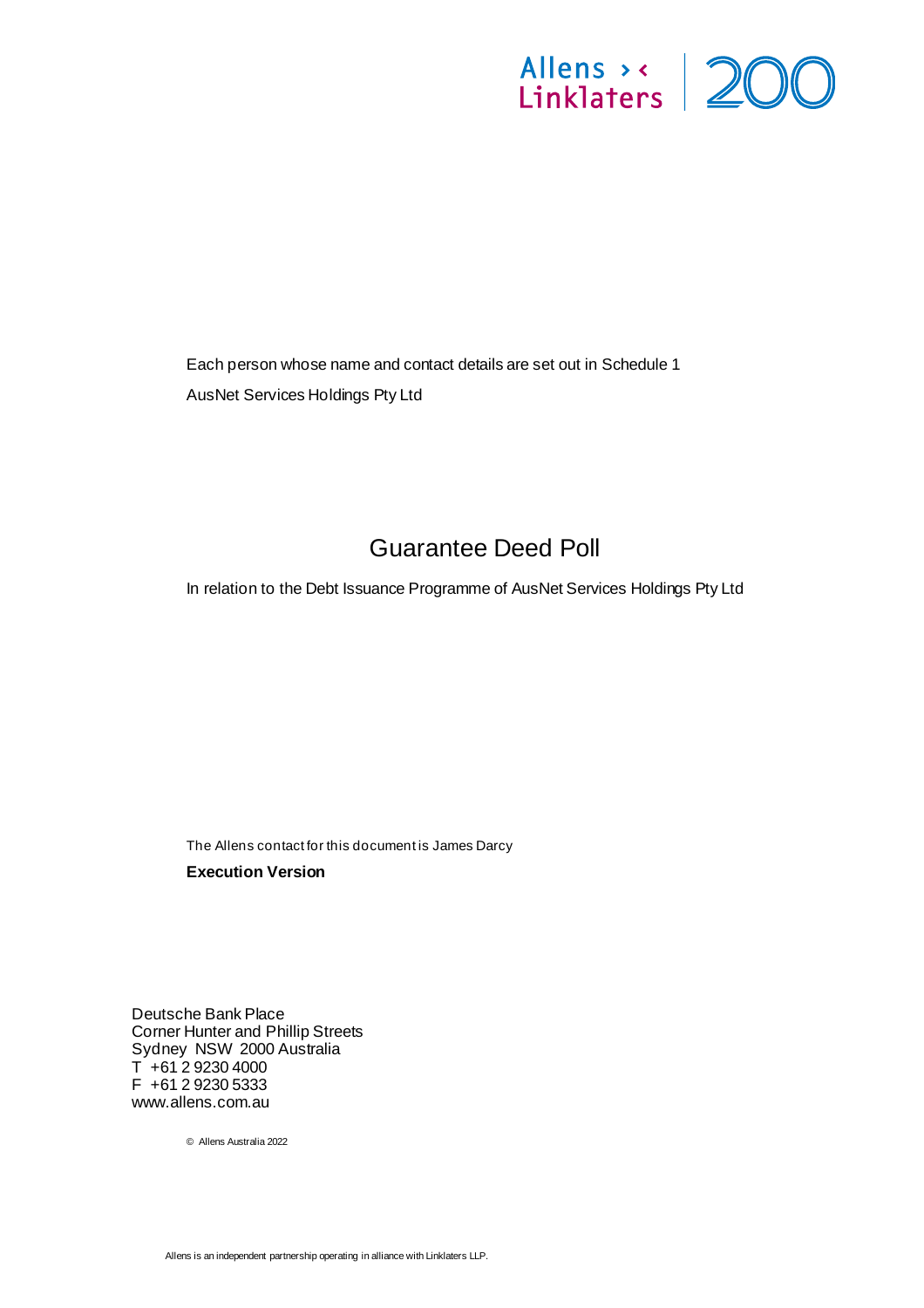

| <b>Deed</b><br>3<br>1.1<br>$\ensuremath{\mathsf{3}}$<br>Benefit and entitlement<br>1.2<br>$\ensuremath{\mathsf{3}}$<br>Rights independent<br>1.3<br>Holders bound<br>3<br>Joint and individual liability<br>$\ensuremath{\mathsf{3}}$<br>1.4<br>$\ensuremath{\mathsf{3}}$<br>1.5<br>Assignment of rights<br>3<br>Issuer's role<br>1.6<br>$\mathbf{3}$<br><b>Guarantee and indemnity</b><br>3<br>2.1<br>Guarantee<br>2.2<br>Indemnity<br>4<br>No demand<br>2.3<br>4<br>Interest on overdue amounts<br>4<br>3.1<br>Obligation to pay<br>4<br>3.2<br>Compounding<br>4<br>3.3<br>Interest following judgment<br>4<br><b>Waiver of rights</b><br>4<br><b>Covenants</b><br>5<br>Nature of guarantee<br>5<br>5<br><b>Rights of the Holders are protected</b><br>Guarantor's rights are suspended<br>5<br>$6\phantom{1}6$<br><b>Reinstatement of rights</b><br><b>Costs</b><br>6<br>6<br>10.1<br>What the Guarantors agree to pay<br>6<br>10.2<br>Order of payment<br>$6\phantom{1}6$<br><b>Payments</b><br>11.1<br>6<br>Manner of payment<br>$\overline{7}$<br>11.2<br>Currency of payment<br>Withholding tax<br>7<br>12.1<br>Payments by Guarantor<br>7<br>12.2<br>Withholding tax exemptions<br>7<br><b>Notices</b><br>13<br>8<br>13.1<br>8<br>Fom<br>13.2<br>8<br>Delivery<br>13.3<br>When effective<br>8<br>$\,8\,$<br>Receipt - postal<br>13.4<br>$\,8\,$<br>13.5<br>Receipt - email<br>8<br>13.6<br>Receipt - general<br>14<br>Deposit and production of deed<br>9<br>14.1<br>Custodian to hold deed<br>$\boldsymbol{9}$<br>$\boldsymbol{9}$<br>14.2<br>Rights of Holder<br>14.3<br>$\boldsymbol{9}$<br>Requests from Holder<br><b>Changes to Guarantors</b><br>9<br>15.1<br>Issuer's obligations<br>9 |             | <b>Contents</b> |  |  |
|-------------------------------------------------------------------------------------------------------------------------------------------------------------------------------------------------------------------------------------------------------------------------------------------------------------------------------------------------------------------------------------------------------------------------------------------------------------------------------------------------------------------------------------------------------------------------------------------------------------------------------------------------------------------------------------------------------------------------------------------------------------------------------------------------------------------------------------------------------------------------------------------------------------------------------------------------------------------------------------------------------------------------------------------------------------------------------------------------------------------------------------------------------------------------------------------------------------------------------------------------------------------------------------------------------------------------------------------------------------------------------------------------------------------------------------------------------------------------------------------------------------------------------------------------------------------------------------------------------------------------------------------------------------------------------------------------------|-------------|-----------------|--|--|
|                                                                                                                                                                                                                                                                                                                                                                                                                                                                                                                                                                                                                                                                                                                                                                                                                                                                                                                                                                                                                                                                                                                                                                                                                                                                                                                                                                                                                                                                                                                                                                                                                                                                                                       | 1           |                 |  |  |
|                                                                                                                                                                                                                                                                                                                                                                                                                                                                                                                                                                                                                                                                                                                                                                                                                                                                                                                                                                                                                                                                                                                                                                                                                                                                                                                                                                                                                                                                                                                                                                                                                                                                                                       |             |                 |  |  |
|                                                                                                                                                                                                                                                                                                                                                                                                                                                                                                                                                                                                                                                                                                                                                                                                                                                                                                                                                                                                                                                                                                                                                                                                                                                                                                                                                                                                                                                                                                                                                                                                                                                                                                       |             |                 |  |  |
|                                                                                                                                                                                                                                                                                                                                                                                                                                                                                                                                                                                                                                                                                                                                                                                                                                                                                                                                                                                                                                                                                                                                                                                                                                                                                                                                                                                                                                                                                                                                                                                                                                                                                                       |             |                 |  |  |
|                                                                                                                                                                                                                                                                                                                                                                                                                                                                                                                                                                                                                                                                                                                                                                                                                                                                                                                                                                                                                                                                                                                                                                                                                                                                                                                                                                                                                                                                                                                                                                                                                                                                                                       |             |                 |  |  |
|                                                                                                                                                                                                                                                                                                                                                                                                                                                                                                                                                                                                                                                                                                                                                                                                                                                                                                                                                                                                                                                                                                                                                                                                                                                                                                                                                                                                                                                                                                                                                                                                                                                                                                       |             |                 |  |  |
|                                                                                                                                                                                                                                                                                                                                                                                                                                                                                                                                                                                                                                                                                                                                                                                                                                                                                                                                                                                                                                                                                                                                                                                                                                                                                                                                                                                                                                                                                                                                                                                                                                                                                                       |             |                 |  |  |
|                                                                                                                                                                                                                                                                                                                                                                                                                                                                                                                                                                                                                                                                                                                                                                                                                                                                                                                                                                                                                                                                                                                                                                                                                                                                                                                                                                                                                                                                                                                                                                                                                                                                                                       | $\mathbf 2$ |                 |  |  |
|                                                                                                                                                                                                                                                                                                                                                                                                                                                                                                                                                                                                                                                                                                                                                                                                                                                                                                                                                                                                                                                                                                                                                                                                                                                                                                                                                                                                                                                                                                                                                                                                                                                                                                       |             |                 |  |  |
|                                                                                                                                                                                                                                                                                                                                                                                                                                                                                                                                                                                                                                                                                                                                                                                                                                                                                                                                                                                                                                                                                                                                                                                                                                                                                                                                                                                                                                                                                                                                                                                                                                                                                                       |             |                 |  |  |
|                                                                                                                                                                                                                                                                                                                                                                                                                                                                                                                                                                                                                                                                                                                                                                                                                                                                                                                                                                                                                                                                                                                                                                                                                                                                                                                                                                                                                                                                                                                                                                                                                                                                                                       |             |                 |  |  |
|                                                                                                                                                                                                                                                                                                                                                                                                                                                                                                                                                                                                                                                                                                                                                                                                                                                                                                                                                                                                                                                                                                                                                                                                                                                                                                                                                                                                                                                                                                                                                                                                                                                                                                       | 3           |                 |  |  |
|                                                                                                                                                                                                                                                                                                                                                                                                                                                                                                                                                                                                                                                                                                                                                                                                                                                                                                                                                                                                                                                                                                                                                                                                                                                                                                                                                                                                                                                                                                                                                                                                                                                                                                       |             |                 |  |  |
|                                                                                                                                                                                                                                                                                                                                                                                                                                                                                                                                                                                                                                                                                                                                                                                                                                                                                                                                                                                                                                                                                                                                                                                                                                                                                                                                                                                                                                                                                                                                                                                                                                                                                                       |             |                 |  |  |
|                                                                                                                                                                                                                                                                                                                                                                                                                                                                                                                                                                                                                                                                                                                                                                                                                                                                                                                                                                                                                                                                                                                                                                                                                                                                                                                                                                                                                                                                                                                                                                                                                                                                                                       |             |                 |  |  |
|                                                                                                                                                                                                                                                                                                                                                                                                                                                                                                                                                                                                                                                                                                                                                                                                                                                                                                                                                                                                                                                                                                                                                                                                                                                                                                                                                                                                                                                                                                                                                                                                                                                                                                       | 4           |                 |  |  |
|                                                                                                                                                                                                                                                                                                                                                                                                                                                                                                                                                                                                                                                                                                                                                                                                                                                                                                                                                                                                                                                                                                                                                                                                                                                                                                                                                                                                                                                                                                                                                                                                                                                                                                       | 5           |                 |  |  |
|                                                                                                                                                                                                                                                                                                                                                                                                                                                                                                                                                                                                                                                                                                                                                                                                                                                                                                                                                                                                                                                                                                                                                                                                                                                                                                                                                                                                                                                                                                                                                                                                                                                                                                       | 6           |                 |  |  |
|                                                                                                                                                                                                                                                                                                                                                                                                                                                                                                                                                                                                                                                                                                                                                                                                                                                                                                                                                                                                                                                                                                                                                                                                                                                                                                                                                                                                                                                                                                                                                                                                                                                                                                       | 7           |                 |  |  |
|                                                                                                                                                                                                                                                                                                                                                                                                                                                                                                                                                                                                                                                                                                                                                                                                                                                                                                                                                                                                                                                                                                                                                                                                                                                                                                                                                                                                                                                                                                                                                                                                                                                                                                       | 8           |                 |  |  |
|                                                                                                                                                                                                                                                                                                                                                                                                                                                                                                                                                                                                                                                                                                                                                                                                                                                                                                                                                                                                                                                                                                                                                                                                                                                                                                                                                                                                                                                                                                                                                                                                                                                                                                       | 9           |                 |  |  |
|                                                                                                                                                                                                                                                                                                                                                                                                                                                                                                                                                                                                                                                                                                                                                                                                                                                                                                                                                                                                                                                                                                                                                                                                                                                                                                                                                                                                                                                                                                                                                                                                                                                                                                       | 10          |                 |  |  |
|                                                                                                                                                                                                                                                                                                                                                                                                                                                                                                                                                                                                                                                                                                                                                                                                                                                                                                                                                                                                                                                                                                                                                                                                                                                                                                                                                                                                                                                                                                                                                                                                                                                                                                       |             |                 |  |  |
|                                                                                                                                                                                                                                                                                                                                                                                                                                                                                                                                                                                                                                                                                                                                                                                                                                                                                                                                                                                                                                                                                                                                                                                                                                                                                                                                                                                                                                                                                                                                                                                                                                                                                                       |             |                 |  |  |
|                                                                                                                                                                                                                                                                                                                                                                                                                                                                                                                                                                                                                                                                                                                                                                                                                                                                                                                                                                                                                                                                                                                                                                                                                                                                                                                                                                                                                                                                                                                                                                                                                                                                                                       | 11          |                 |  |  |
|                                                                                                                                                                                                                                                                                                                                                                                                                                                                                                                                                                                                                                                                                                                                                                                                                                                                                                                                                                                                                                                                                                                                                                                                                                                                                                                                                                                                                                                                                                                                                                                                                                                                                                       |             |                 |  |  |
|                                                                                                                                                                                                                                                                                                                                                                                                                                                                                                                                                                                                                                                                                                                                                                                                                                                                                                                                                                                                                                                                                                                                                                                                                                                                                                                                                                                                                                                                                                                                                                                                                                                                                                       |             |                 |  |  |
|                                                                                                                                                                                                                                                                                                                                                                                                                                                                                                                                                                                                                                                                                                                                                                                                                                                                                                                                                                                                                                                                                                                                                                                                                                                                                                                                                                                                                                                                                                                                                                                                                                                                                                       | 12          |                 |  |  |
|                                                                                                                                                                                                                                                                                                                                                                                                                                                                                                                                                                                                                                                                                                                                                                                                                                                                                                                                                                                                                                                                                                                                                                                                                                                                                                                                                                                                                                                                                                                                                                                                                                                                                                       |             |                 |  |  |
|                                                                                                                                                                                                                                                                                                                                                                                                                                                                                                                                                                                                                                                                                                                                                                                                                                                                                                                                                                                                                                                                                                                                                                                                                                                                                                                                                                                                                                                                                                                                                                                                                                                                                                       |             |                 |  |  |
|                                                                                                                                                                                                                                                                                                                                                                                                                                                                                                                                                                                                                                                                                                                                                                                                                                                                                                                                                                                                                                                                                                                                                                                                                                                                                                                                                                                                                                                                                                                                                                                                                                                                                                       |             |                 |  |  |
|                                                                                                                                                                                                                                                                                                                                                                                                                                                                                                                                                                                                                                                                                                                                                                                                                                                                                                                                                                                                                                                                                                                                                                                                                                                                                                                                                                                                                                                                                                                                                                                                                                                                                                       |             |                 |  |  |
|                                                                                                                                                                                                                                                                                                                                                                                                                                                                                                                                                                                                                                                                                                                                                                                                                                                                                                                                                                                                                                                                                                                                                                                                                                                                                                                                                                                                                                                                                                                                                                                                                                                                                                       |             |                 |  |  |
|                                                                                                                                                                                                                                                                                                                                                                                                                                                                                                                                                                                                                                                                                                                                                                                                                                                                                                                                                                                                                                                                                                                                                                                                                                                                                                                                                                                                                                                                                                                                                                                                                                                                                                       |             |                 |  |  |
|                                                                                                                                                                                                                                                                                                                                                                                                                                                                                                                                                                                                                                                                                                                                                                                                                                                                                                                                                                                                                                                                                                                                                                                                                                                                                                                                                                                                                                                                                                                                                                                                                                                                                                       |             |                 |  |  |
|                                                                                                                                                                                                                                                                                                                                                                                                                                                                                                                                                                                                                                                                                                                                                                                                                                                                                                                                                                                                                                                                                                                                                                                                                                                                                                                                                                                                                                                                                                                                                                                                                                                                                                       |             |                 |  |  |
|                                                                                                                                                                                                                                                                                                                                                                                                                                                                                                                                                                                                                                                                                                                                                                                                                                                                                                                                                                                                                                                                                                                                                                                                                                                                                                                                                                                                                                                                                                                                                                                                                                                                                                       |             |                 |  |  |
|                                                                                                                                                                                                                                                                                                                                                                                                                                                                                                                                                                                                                                                                                                                                                                                                                                                                                                                                                                                                                                                                                                                                                                                                                                                                                                                                                                                                                                                                                                                                                                                                                                                                                                       |             |                 |  |  |
|                                                                                                                                                                                                                                                                                                                                                                                                                                                                                                                                                                                                                                                                                                                                                                                                                                                                                                                                                                                                                                                                                                                                                                                                                                                                                                                                                                                                                                                                                                                                                                                                                                                                                                       |             |                 |  |  |
|                                                                                                                                                                                                                                                                                                                                                                                                                                                                                                                                                                                                                                                                                                                                                                                                                                                                                                                                                                                                                                                                                                                                                                                                                                                                                                                                                                                                                                                                                                                                                                                                                                                                                                       |             |                 |  |  |
|                                                                                                                                                                                                                                                                                                                                                                                                                                                                                                                                                                                                                                                                                                                                                                                                                                                                                                                                                                                                                                                                                                                                                                                                                                                                                                                                                                                                                                                                                                                                                                                                                                                                                                       | 15          |                 |  |  |
|                                                                                                                                                                                                                                                                                                                                                                                                                                                                                                                                                                                                                                                                                                                                                                                                                                                                                                                                                                                                                                                                                                                                                                                                                                                                                                                                                                                                                                                                                                                                                                                                                                                                                                       |             |                 |  |  |
| 15.2<br>Addition of new Guarantor<br>$\boldsymbol{9}$                                                                                                                                                                                                                                                                                                                                                                                                                                                                                                                                                                                                                                                                                                                                                                                                                                                                                                                                                                                                                                                                                                                                                                                                                                                                                                                                                                                                                                                                                                                                                                                                                                                 |             |                 |  |  |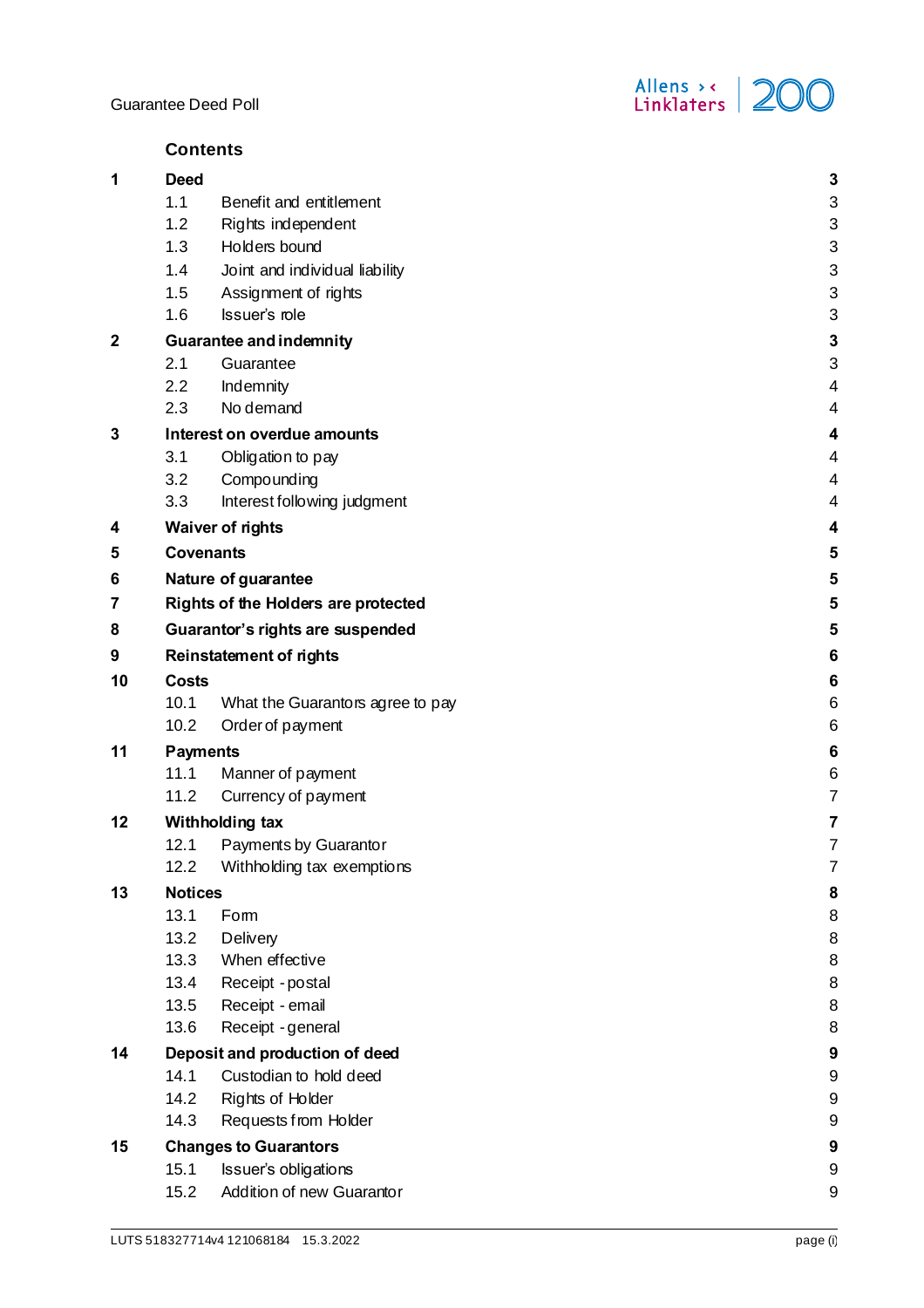|                       | 15.3                            | Release of Guarantor                        | 10 |  |
|-----------------------|---------------------------------|---------------------------------------------|----|--|
|                       | 15.4                            | Appointment of Issuer as attorney           | 10 |  |
| 16                    |                                 | Variation                                   |    |  |
| 17                    | <b>General</b>                  |                                             |    |  |
|                       | 17.1                            | Prompt performance                          | 10 |  |
|                       | 17.2                            | Consents                                    | 10 |  |
|                       | 17.3                            | <b>Certificates</b>                         | 10 |  |
|                       | 17.4                            | Discretion in exercising rights             | 10 |  |
|                       | 17.5                            | Partial exercising of rights                | 11 |  |
|                       | 17.6                            | No liability for loss                       | 11 |  |
|                       | 17.7                            | Conflict of interest                        | 11 |  |
|                       | 17.8                            | Remedies cumulative                         | 11 |  |
|                       | 17.9                            | Indemnities                                 | 11 |  |
|                       |                                 | 17.10 Rights and obligations are unaffected | 11 |  |
|                       |                                 | 17.11 Inconsistent law                      | 11 |  |
|                       |                                 | 17.12 Supervening legislation               | 11 |  |
|                       |                                 | 17.13 Time of the essence                   | 11 |  |
|                       |                                 | 17.14 Waiver                                | 11 |  |
|                       |                                 | 17.15 Counterparts                          | 11 |  |
|                       |                                 | 17.16 Governing law                         | 11 |  |
|                       | 17.17                           | Serving documents                           | 12 |  |
| 18                    | Interpretation                  | 12                                          |    |  |
|                       | 18.1                            | Definitions                                 | 12 |  |
|                       | 18.2                            | References to certain general tems          | 13 |  |
|                       | Schedule 1                      |                                             | 14 |  |
|                       |                                 | Initial Guarantors                          | 14 |  |
| Schedule <sub>2</sub> | 15                              |                                             |    |  |
|                       | Form of New Guarantor Deed Poll | 15                                          |    |  |
| Schedule 3            | 16                              |                                             |    |  |
|                       |                                 | Form of Deed of Release                     | 16 |  |
|                       | Schedule 4                      |                                             | 17 |  |
|                       |                                 | Form of New Guarantor Certificate           | 17 |  |
|                       |                                 |                                             |    |  |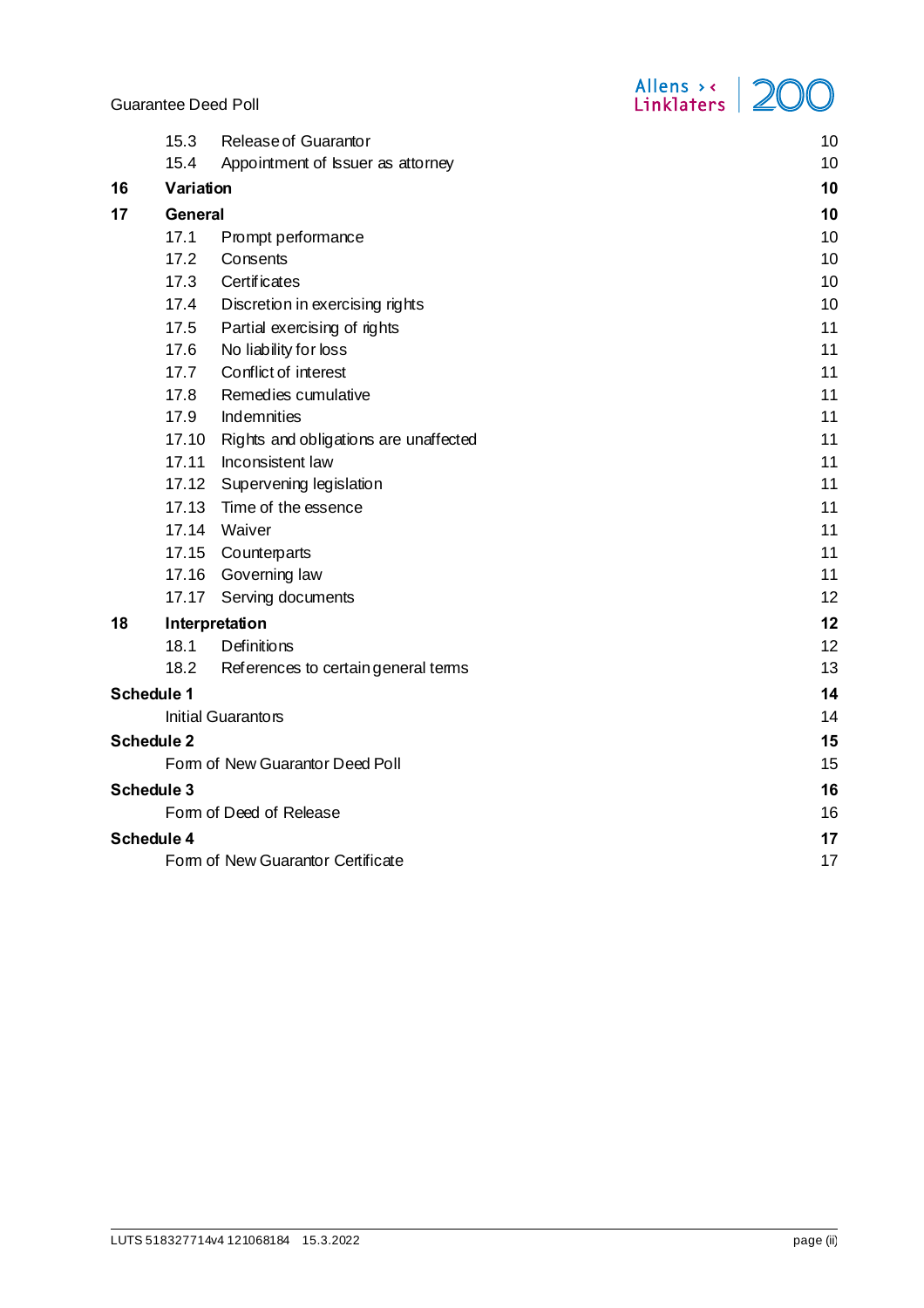

This Deed is made on 20 January 2017 as amended and restated on **17** March 2022

#### **Parties**

Each person whose name and contact details are set out i[n Schedule](#page-14-2) 1 (the *Initial Guarantors*).

**AusNet Services Holdings Pty Ltd** (ABN 97 086 006 859) of Level 31, 2 Southbank Boulevard, Southbank Victoria 3006 (the *Issuer*).

# **Recitals**

- A The Issuer proposes to issue Notes from time to time.
- B Notes are unconditionally and irrevocably guaranteed by the Guarantors under the Guarantee.

# **It is agreed** as follows.

# <span id="page-3-0"></span>**1 Deed**

# <span id="page-3-1"></span>**1.1 Benefit and entitlement**

Each Holder has the benefit of, and is entitled to enforce, this deed even though it is not a party to, or is not in existence at the time of execution and delivery of, this deed.

#### <span id="page-3-2"></span>**1.2 Rights independent**

Each Holder may enforce its rights under this deed independently from each other Holder.

# <span id="page-3-3"></span>**1.3 Holders bound**

Each Holder and any person claiming through or under a Holder is bound by this deed. The Notes will be issued on the basis that each Holder is taken to have notice of, and be bound by, all the provisions of this deed and the terms and conditions of the Notes.

# <span id="page-3-4"></span>**1.4 Joint and individual liability**

Each Guarantor is liable for the obligations of the Guarantors under this deed both individually and jointly with one or more other persons named in this deed as a 'Guarantor'.

# <span id="page-3-5"></span>**1.5 Assignment of rights**

The Guarantors are not entitled to assign or transfer all or any of their rights, benefits and obligations under this deed. Each Holder is entitled to assign all or any of its rights and benefits under this deed.

# <span id="page-3-6"></span>**1.6 Issuer's role**

The Issuer is a party to this deed solely for the purposes set out in claus[e 15](#page-9-7) (Changes to Guarantors).

# <span id="page-3-7"></span>**2 Guarantee and indemnity**

#### <span id="page-3-9"></span><span id="page-3-8"></span>**2.1 Guarantee**

Each Guarantor unconditionally and irrevocably guarantees payment to each Holder of the Guaranteed Money. If the Issuer does not pay the Guaranteed Money on time and in accordance with the Note Documents, then each Guarantor agrees to pay the Guaranteed Money to the Holder on demand from the Holder. A demand may be made at any time and from time to time and whether or not the Holder has made demand on the Issuer.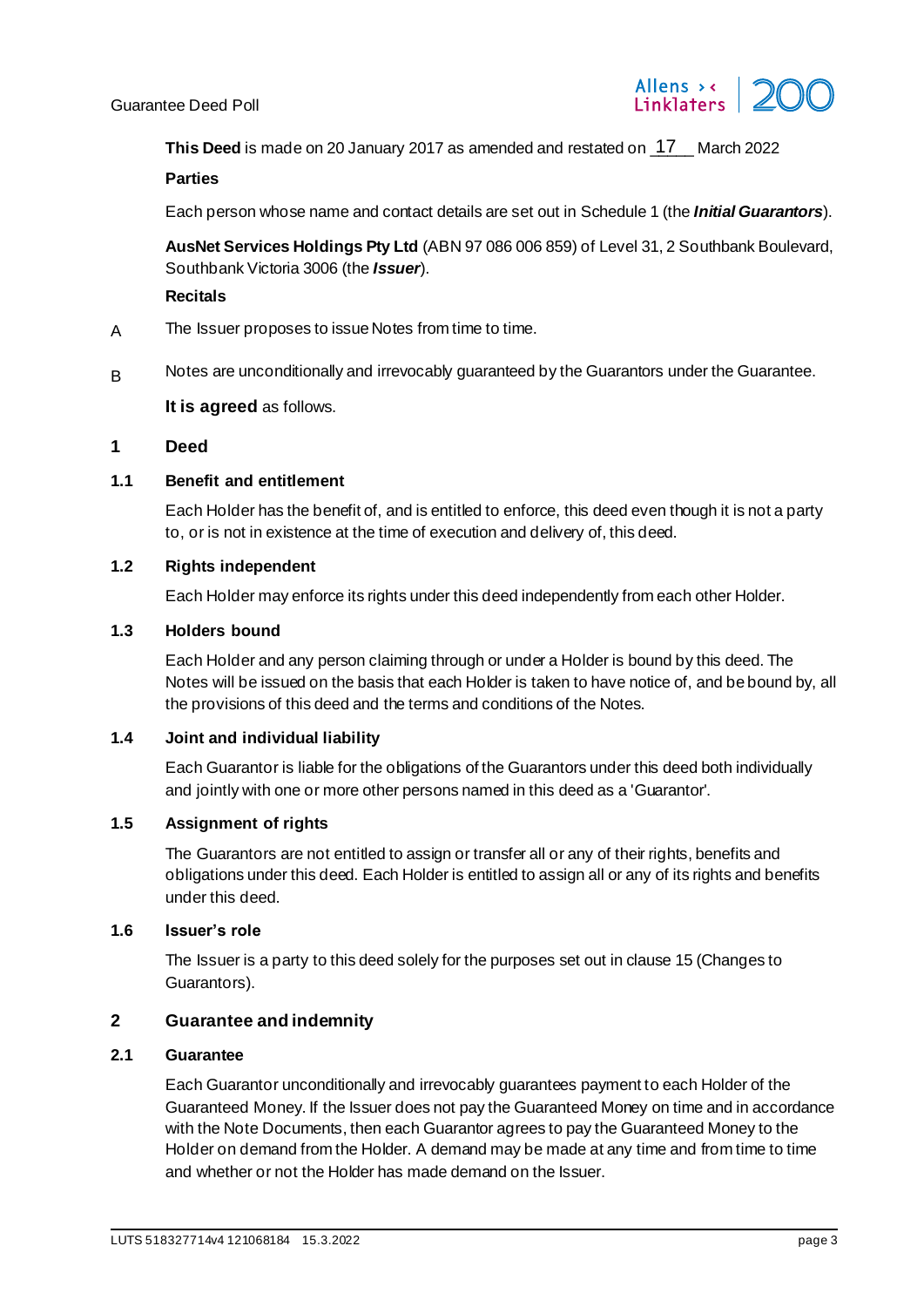# <span id="page-4-0"></span>**2.2 Indemnity**

Each Guarantor unconditionally and irrevocably agrees:

(a) that any sum that, although expressed to be payable by the Issuer under the Note Documents, is for any reason (whether or not now existing and whether or not now known or becoming known to the Issuer, such Guarantor or any Holder) not recoverable from such Guarantor on the basis of this Guarantee shall nevertheless be recoverable from it as if it were the sole principal debtor; and

Allens > < Linklaters

(b) as a primary obligation to indemnify each Holder against any loss suffered by it as a result of any sum expressed to be payable by the Issuer under the Note Documents not being paid on the date and otherwise in the manner specified in this Guarantee or any payment obligation of the Issuer under the Note Documents being or becoming void, voidable or unenforceable for any reason (whether or not now existing and whether or not now known or becoming known to the Holders), the amount of that loss being the amount expressed to be payable by the Issuer in respect of the relevant sum. It is not necessary for a Holder to incur expense or make payment before enforcing this right of indemnity.

# <span id="page-4-1"></span>**2.3 No demand**

Notwithstanding the provisions of claus[e 2.1](#page-3-9) (Guarantee), no demand is required and the Guarantors' payment obligations under this deed will become due immediately where the Issuer fails to pay in accordance with the Note Documents any amount due to any person who is from time to time a Holder.

# <span id="page-4-2"></span>**3 Interest on overdue amounts**

# <span id="page-4-7"></span><span id="page-4-3"></span>**3.1 Obligation to pay**

If a Guarantor does not pay any amount under this deed (including an amount of interest payable under this claus[e 3.1](#page-4-7)) on the due date for payment, the Guarantor must pay interest on that amount at the Default Rate. The interest accrues daily from (and including) the due date to (but excluding) the date of actual payment and is calculated on actual days elapsed and a year of 365 days.

# <span id="page-4-4"></span>**3.2 Compounding**

Interest payable under claus[e 3.1](#page-4-7) (Obligation to pay) which is not paid when due for payment is added to the overdue amount every 30 days. Interest is payable on the increased overdue amount at the Default Rate in the manner set out in claus[e 3.1](#page-4-7) (Obligation to pay).

# <span id="page-4-5"></span>**3.3 Interest following judgment**

If a liability becomes merged in a judgment, the Guarantor must pay interest on the amount of that liability as an independent obligation. This interest:

- (a) accrues daily from (and including) the date the liability becomes due for payment both before and after the judgment up to (but excluding) the date the liability is paid; and
- (b) is calculated at the rate fixed or payable under the judgment rate or the Default Rate (whichever is higher).

# <span id="page-4-6"></span>**4 Waiver of rights**

Each Guarantor waives any right it has of first requiring any Holder to commence proceedings or enforce any other right against the Issuer or any other person before claiming under this deed.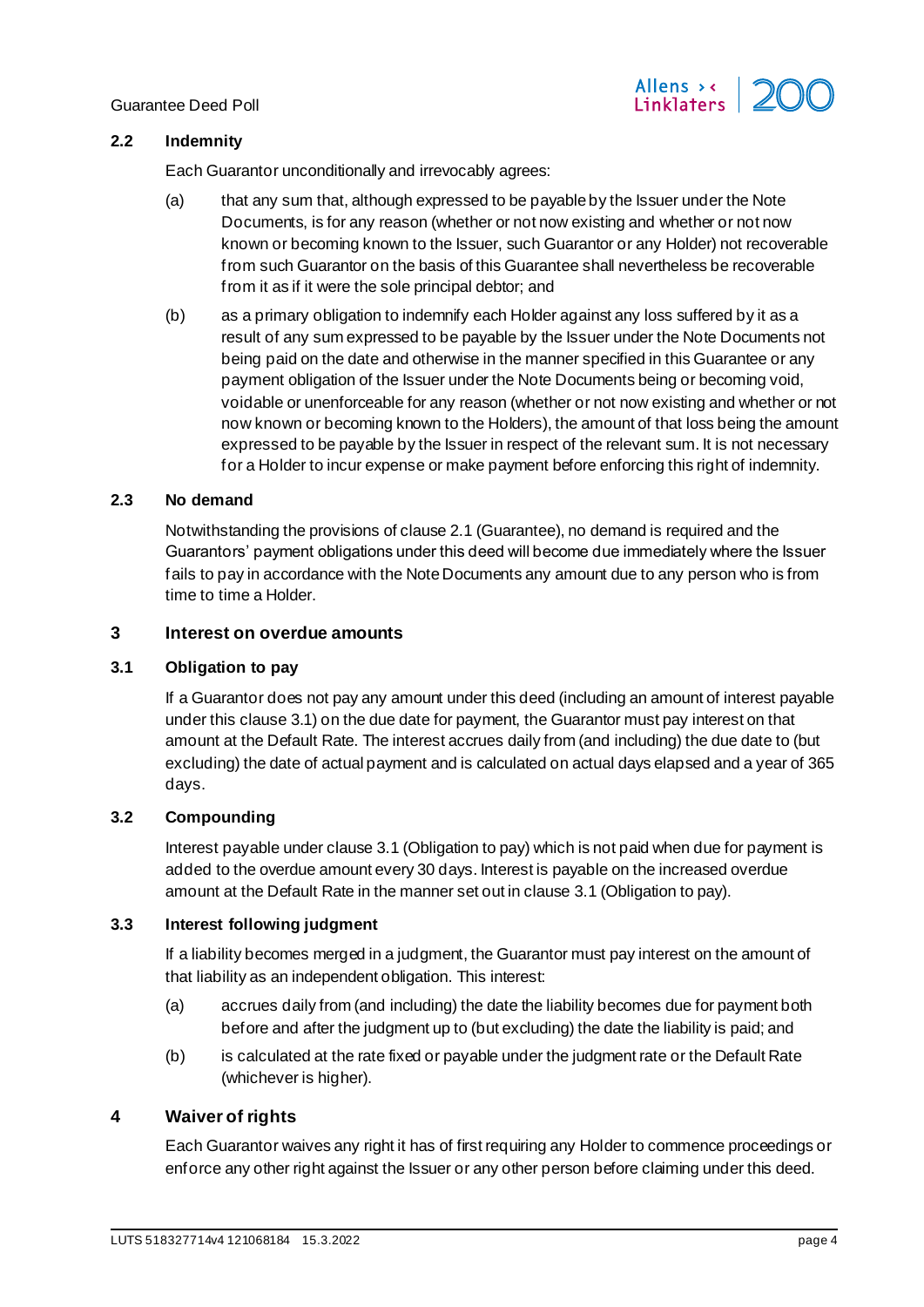

# <span id="page-5-0"></span>**5 Covenants**

Each Guarantor agrees to comply with the covenants relating to them set out in the terms and conditions of the Notes.

# <span id="page-5-1"></span>**6 Nature of guarantee**

The guarantee and indemnity created by this deed is a continuing obligation despite any intervening payment, settlement or other thing and extends to all of the Guaranteed Money.

# <span id="page-5-2"></span>**7 Rights of the Holders are protected**

Rights given to the Holders under this deed, and each Guarantor's liabilities under it, are not affected by any act or omission of a Holder or any other person or by anything else that might otherwise affect them under law or otherwise. For example, those rights and liabilities are not affected by:

- (a) any act or omission:
	- (i) varying or replacing any arrangement under which the Guaranteed Money is expressed to be owing;
	- (ii) releasing the Issuer or giving the Issuer a concession (such as more time to pay);
	- (iii) releasing any person who gives a guarantee or indemnity in connection with any of the Issuer's obligations (including under claus[e 15.3](#page-10-8) (Release of Guarantor));
	- (iv) releasing, losing the benefit of, or not obtaining any security interest or negotiable instrument;
	- (v) by which the obligations of any person who guarantees any of the Issuer's obligations (including under this deed) may not be enforceable;
	- (vi) by which any person who was intended to guarantee any of the Issuer's obligations does not do so, or does not do so effectively;
	- (vii) by which a person who is a co-surety or co-indemnifier for payment of the Guaranteed Money is discharged under an agreement or by operation of law; or
	- (viii) by which any security interest which could be registered is not registered;
- (b) a person dealing in any way with a security interest, guarantee, indemnity, judgment or negotiable instrument;
- (c) the death, mental or physical disability or insolvency of any person including a Guarantor or the Issuer;
- (d) changes in the membership, name or business of any person;
- (e) the Issuer opening an account with them;
- (f) acquiescence or delay by a Holder or any other person; or
- (g) an assignment of rights in connection with the Guaranteed Money.

# <span id="page-5-3"></span>**8 Guarantor's rights are suspended**

As long as any of the Guaranteed Money remains unpaid, each Guarantor may not, without the consent of the Holders:

(a) reduce its liability under this deed by claiming that it or the Issuer or any other person has a right of set-off or counterclaim against any Holder;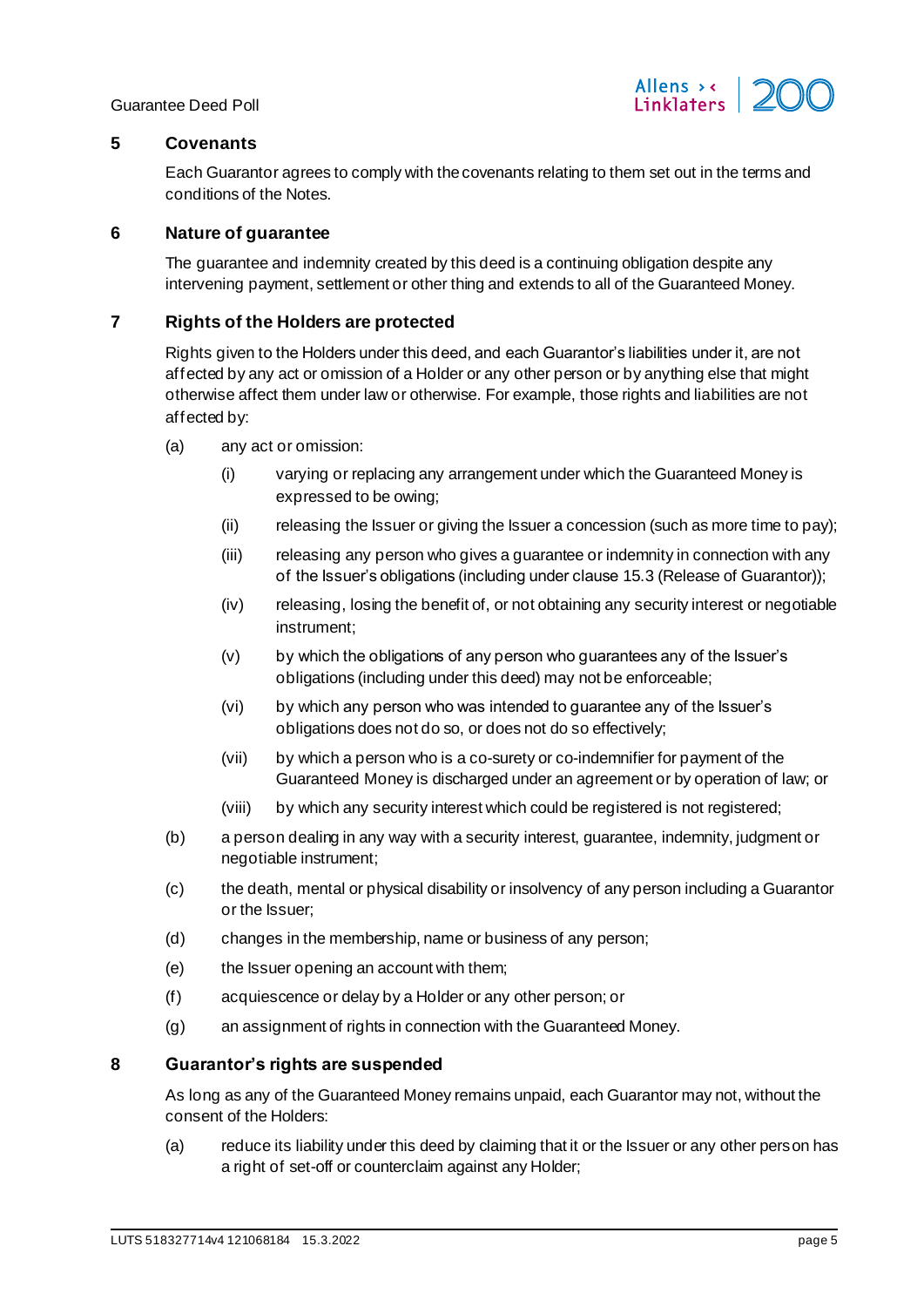

- (b) exercise any legal right to claim to be entitled to the benefit of another guarantee, indemnity, or security interest given in connection with the Guaranteed Money or any other amount payable under this deed. (For example, a Guarantor may not try to enforce or require the enforcement of any security interest any Holder has taken to ensure repayment of the Guaranteed Money);
- (c) claim an amount from the Issuer, or another guarantor of the Guaranteed Money (including a person who has signed this deed as a 'Guarantor'), under a right of indemnity; or
- (d) claim an amount in the insolvency of the Issuer or of another guarantor of the Guaranteed Money (including a person who has signed this deed as a 'Guarantor').

# <span id="page-6-0"></span>**9 Reinstatement of rights**

Under law relating to insolvency, a person may claim that a transaction (including a payment) in connection with this deed, the Notes or the Guaranteed Money is void or voidable. If a claim is made and upheld, conceded or compromised, then:

- (a) each Holder is immediately entitled as against each Guarantor to the rights in respect of the Guaranteed Money to which they were entitled immediately before the transaction; and
- (b) each Guarantor agrees to do anything (including signing any document) to restore to a Holder any security interest (including the security interest created by this deed) held by them from the Guarantor immediately before the transaction.

This clause survives the termination of any Note Document and remains in full force and effect despite any settlement of account or the occurrence of any other thing.

# <span id="page-6-1"></span>**10 Costs**

# <span id="page-6-2"></span>**10.1 What the Guarantors agree to pay**

The Guarantors agree to pay each Holder promptly on demand:

- (a) the Holder's costs, charges and expenses properly incurred in making, enforcing and doing anything in connection with this deed including, but not limited to, legal costs and expenses on a full indemnity basis; and
- (b) any stamp duties which are payable in connection with this deed or a payment, receipt or other transaction contemplated by it.

# <span id="page-6-3"></span>**10.2 Order of payment**

Money paid to a Holder by the Guarantors must be applied first against payment of costs, charges and expenses under this clause then against other obligations under this deed.

# <span id="page-6-4"></span>**11 Payments**

# <span id="page-6-5"></span>**11.1 Manner of payment**

Each Guarantor agrees to make payments (including by way of reimbursement) under this deed:

- (a) in immediately available funds; and
- (b) in full without set-off or counterclaim, and without any deduction in respect of Taxes unless required by law or made for or on account of FATCA.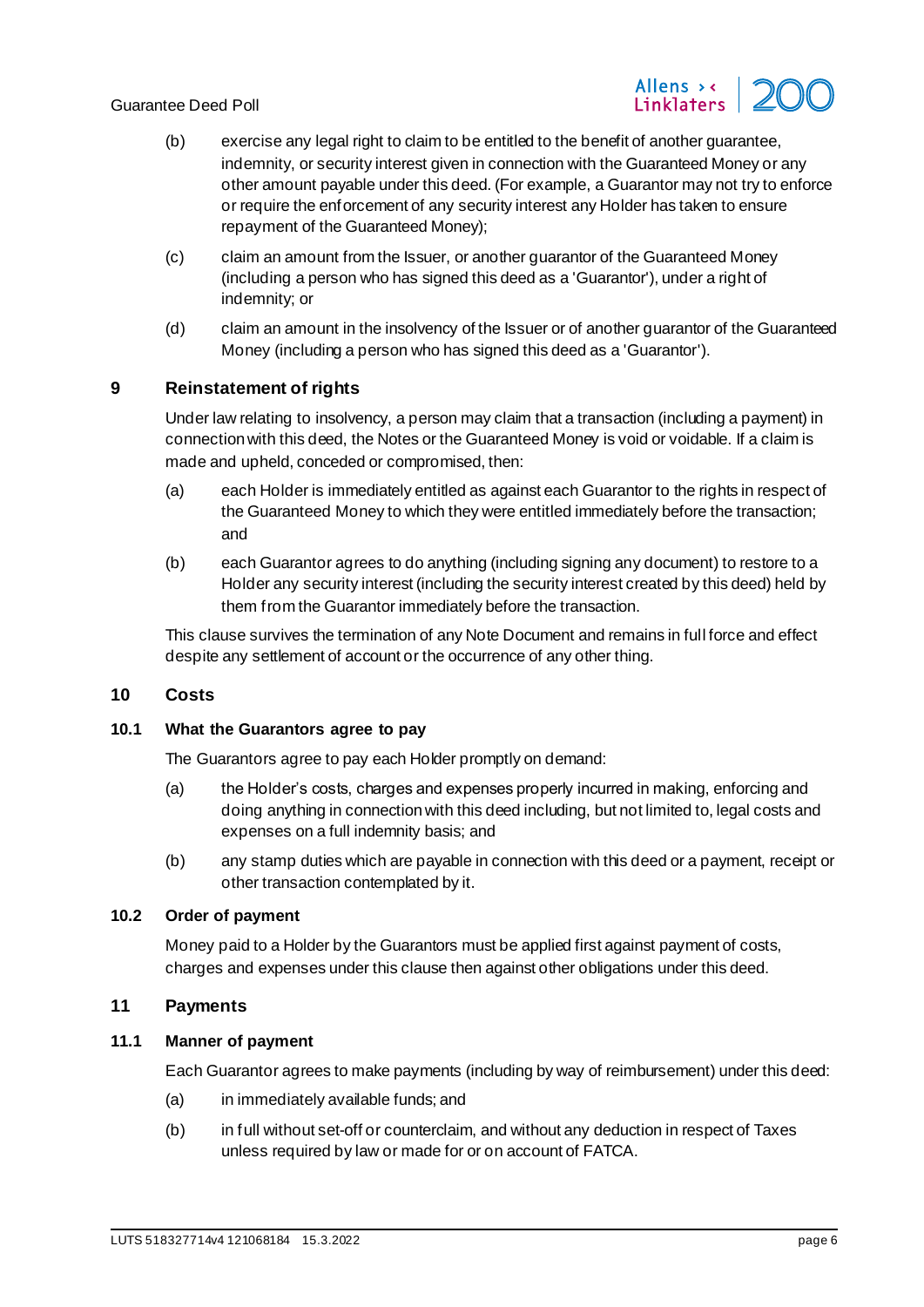

If a Holder directs the Guarantor to pay a particular party or in a particular manner, the Guarantor is taken to have satisfied its obligation to a Holder by paying in accordance with the direction, to the extent of the amount of such payment.

The Guarantor satisfies a payment obligation only when the Holder or the person to whom it has directed payment actually receives the amount.

# <span id="page-7-0"></span>**11.2 Currency of payment**

The Guarantor waives any right it has in any jurisdiction to pay an amount other than in the currency in which it is due. However, if a Holder receives an amount in a currency other than that in which it is due:

- (a) it may convert the amount received into the due currency (even though it may be necessary to convert through a third currency to do so) on the day and at such rates (including spot rate, same day value rate or value tomorrow rate) as it reasonably considers appropriate. It may deduct its usual costs in connection with the conversion; and
- (b) the Guarantor satisfies its obligation to pay in the due currency only to the extent of the amount of the due currency obtained from the conversion after deducting the costs of the conversion.

# <span id="page-7-1"></span>**12 Withholding tax**

# <span id="page-7-6"></span><span id="page-7-2"></span>**12.1 Payments by Guarantor**

Subject to claus[e 12.2](#page-7-4) (Withholding tax exemptions), if a law requires a Guarantor to withhold or deduct an amount in respect of Taxes from a payment under this deed such that a Holder (*Indemnified Party*) would not actually receive on the due date the full amount provided for under this deed, then:

- (a) the Guarantor agrees to withhold or deduct the amount for the Taxes (and any further withholding or deduction applicable to any further payment due under paragrap[h \(b\)](#page-7-5) below); and
- <span id="page-7-5"></span>(b) if the amount deducted or withheld is in respect of Taxes imposed by the Commonwealth of Australia or a political sub-division of it, the Guarantor must pay an additional amount so that, after making the deduction, the Indemnified Party is entitled to receive (at the time the payment is due) the amount it would have received if no deductions or withholdings had been required to be made.

# <span id="page-7-4"></span><span id="page-7-3"></span>**12.2 Withholding tax exemptions**

The Guarantor is not required to pay an additional amount under claus[e 12.1\(b\)](#page-7-5) (Payments by Guarantor):

- (a) to the extent the Issuer would not, if it were making a payment of Guaranteed Money, be liable for the additional amount under Condition 13.3 or 13.4 of the Notes; or
- (b) where the withholding or deduction is required to be made pursuant to a notice or direction issued by the Commissioner of Taxation to the Guarantor under section 255 of the Tax Act or section 260-5 of Schedule 1 to the Taxation Administration Act 1953 of Australia or any similar law.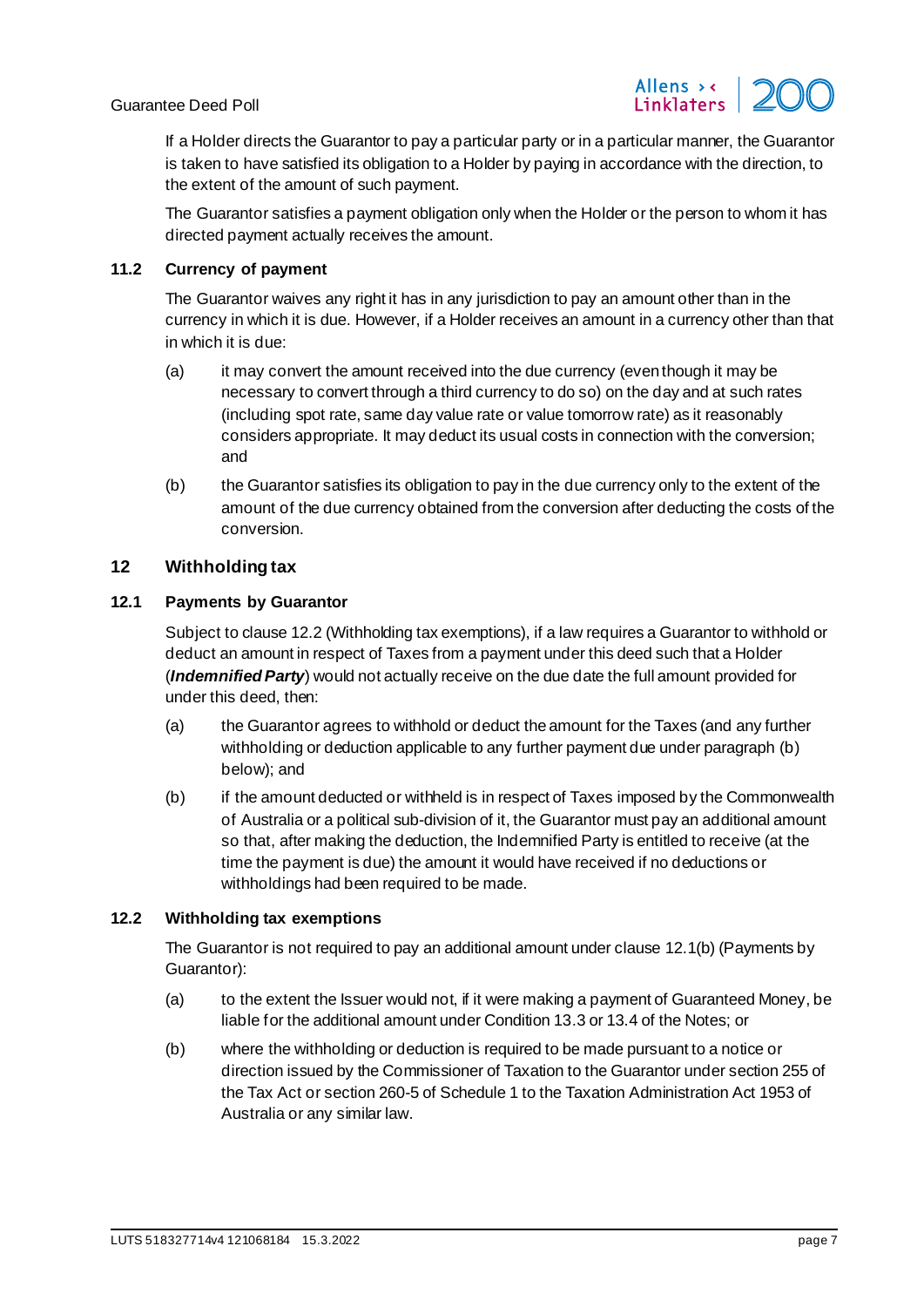

# <span id="page-8-10"></span><span id="page-8-0"></span>**13 Notices**

# <span id="page-8-7"></span><span id="page-8-1"></span>**13.1 Form**

Unless expressly stated otherwise in this deed, all notices, certificates, consents, approvals, waivers and other communications in connection with this deed must be in writing, signed by an authorised officer of the sender and marked for attention as set out or referred to in this clause [13.1](#page-8-7) or, if the recipient has notified otherwise, marked for attention in the way last notified.

(a) In the case of the Issuer:

| Name      | AusNet Services Holdings Pty Ltd |  |  |
|-----------|----------------------------------|--|--|
|           | 97 086 006 859<br>ABN            |  |  |
| Address   | Level 31, 2 Southbank Boulevard  |  |  |
|           | Southbank Victoria 3006          |  |  |
| Email     | treasury@ausnetservices.com.au   |  |  |
| Attention | Assistant Treasurer              |  |  |

(b) In the case of the Guarantors, to the notice details set out i[n Schedule](#page-14-2) 1.

# <span id="page-8-2"></span>**13.2 Delivery**

They must be:

- (a) left at the address set out or referred to in claus[e 13.1](#page-8-7); or
- (b) sent by prepaid post (airmail, if appropriate) to the address set out or referred to in clause [13.1;](#page-8-7) or
- (c) sent by email to the email address set out or referred to in claus[e 13.1](#page-8-7).

However, if the intended recipient has notified a changed postal address or changed email address, then the communication must be to that address.

# <span id="page-8-3"></span>**13.3 When effective**

They take effect from the time they are received unless a later time is specified in them.

# <span id="page-8-8"></span><span id="page-8-4"></span>**13.4 Receipt - postal**

If sent by post, they are taken to be received three days after posting (or seven days after posting if sent to or from a place outside Australia).

# <span id="page-8-9"></span><span id="page-8-5"></span>**13.5 Receipt - email**

If sent by email, they are taken to be received at the time shown in the transmission report as the time that the email was sent.

# <span id="page-8-6"></span>**13.6 Receipt - general**

Despite clause[s 13.4](#page-8-8) (Receipt - postal) an[d 13.5](#page-8-9) (Receipt - email), if they are received after 5pm in the place of receipt or on a non-business day in the place of receipt, they are taken to be received at 9am on the next business day.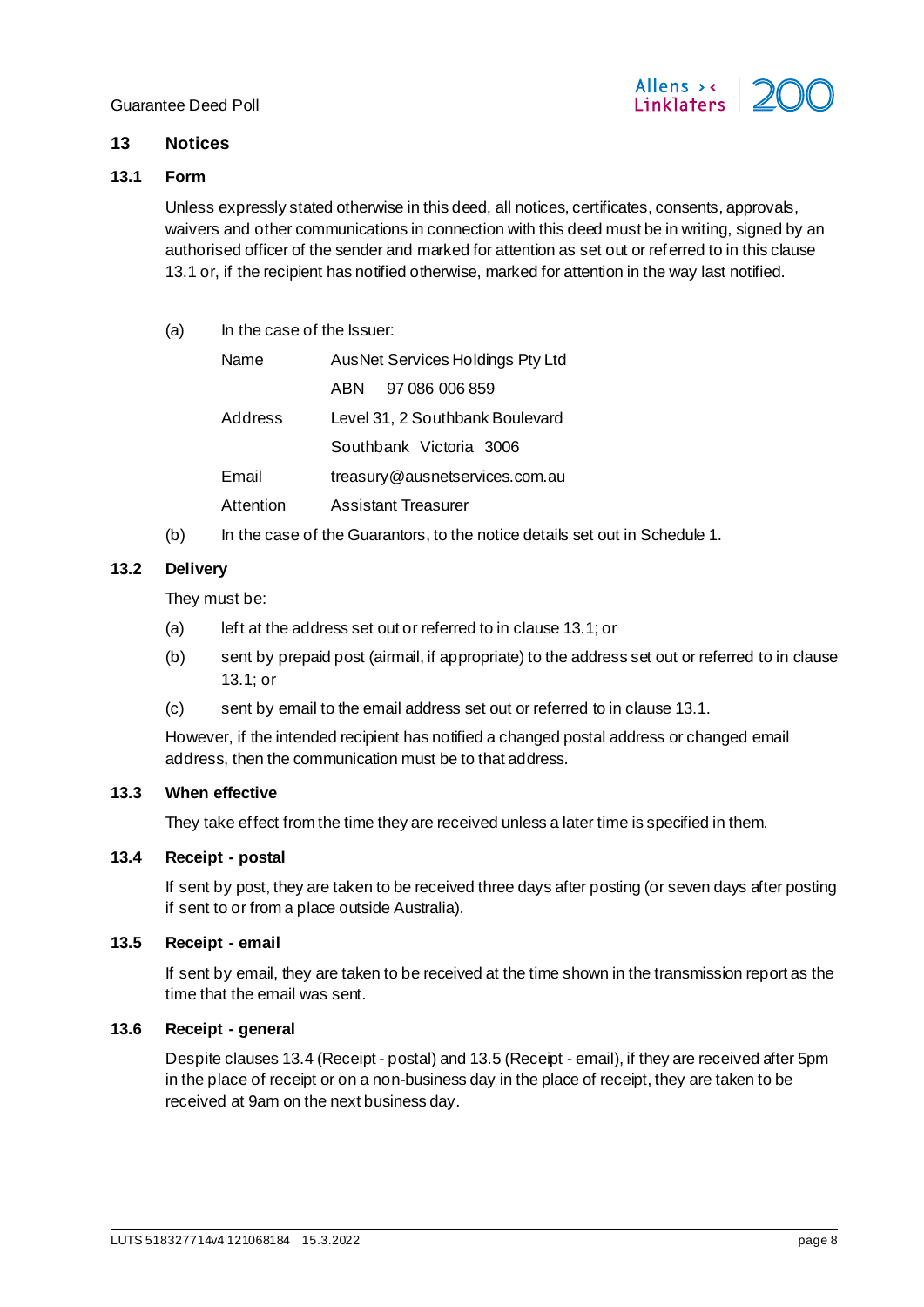

# <span id="page-9-8"></span><span id="page-9-0"></span>**14 Deposit and production of deed**

#### <span id="page-9-12"></span><span id="page-9-1"></span>**14.1 Custodian to hold deed**

This deed must be deposited with and held by the Registrar as custodian (*Custodian*) for so long as any claim made against the Issuer or the Guarantors by any Holder in relation to this deed or any other Note Document has not been finally adjudicated, settled or discharged.

#### <span id="page-9-2"></span>**14.2 Rights of Holder**

The Guarantors acknowledge the right of every Holder to the production of this deed in accordance with this claus[e 14](#page-9-8) (Deposit and production of deed).

#### <span id="page-9-9"></span><span id="page-9-3"></span>**14.3 Requests from Holder**

Within seven days of receipt by the Custodian of a request from a Holder to do so, the Guarantors must procure that the Custodian provides to that Holder (at the Holder's expense):

- (a) a certified copy of this deed if required in connection with any legal proceeding, claim or action brought by such Holder in relation to its rights under this deed (*Relevant Proceeding*); or
- (b) the original of this deed to a court if the Custodian is satisfied that:
	- (i) such document is required in connection with any Relevant Proceeding;
	- (ii) the relevant Holder has taken reasonable steps to ensure that such document will not be lost, damaged or destroyed; and
	- (iii) such document will be returned to the Custodian on request and is capable of being made available in respect of any other legal proceeding, claim or action brought by another Holder in relation to such other Holder's rights under this deed.

The Custodian is not liable for any loss or damage suffered by any Holder in relation to the provision by the Custodian of certified copies of, or the original of, this deed in accordance with claus[e 14.3](#page-9-9) (Requests from Holder) including, without limitation, any loss or damage suffered by a Holder who has requested the original of this deed which is at that time produced to a court in connection with a proceeding or action brought by another Holder.

# <span id="page-9-7"></span><span id="page-9-4"></span>**15 Changes to Guarantors**

# <span id="page-9-11"></span><span id="page-9-5"></span>**15.1 Issuer's obligations**

Subject to claus[e 15.2](#page-9-10) (Addition of new Guarantor) and claus[e 15.3](#page-10-8) (Release of Guarantor), the Issuer must ensure that at all times the Total Assets of the Guarantors are not less than 90% of the Total Group Assets.

# <span id="page-9-10"></span><span id="page-9-6"></span>**15.2 Addition of new Guarantor**

The Issuer must ensure that any Subsidiary of AusNet Services (not being an Excluded Subsidiary) that is required to become a Guarantor in order to comply with claus[e 15.1](#page-9-11) (Issuer's obligations), within 45 days after the Issuer becomes aware of the requirement, or such greater time as is reasonably required (and in any case within 30 days after the date of the next annual general meeting of the relevant entity which is the listed parent company of such Subsidiary of AusNet Services if securityholder approval is required) to comply with the requirements of Part 2E.1 (related party transactions) and/or Part 2J.3 (financial assistance) of the Corporations Act (where applicable) executes and delivers to the Registrar a deed poll in or substantially in the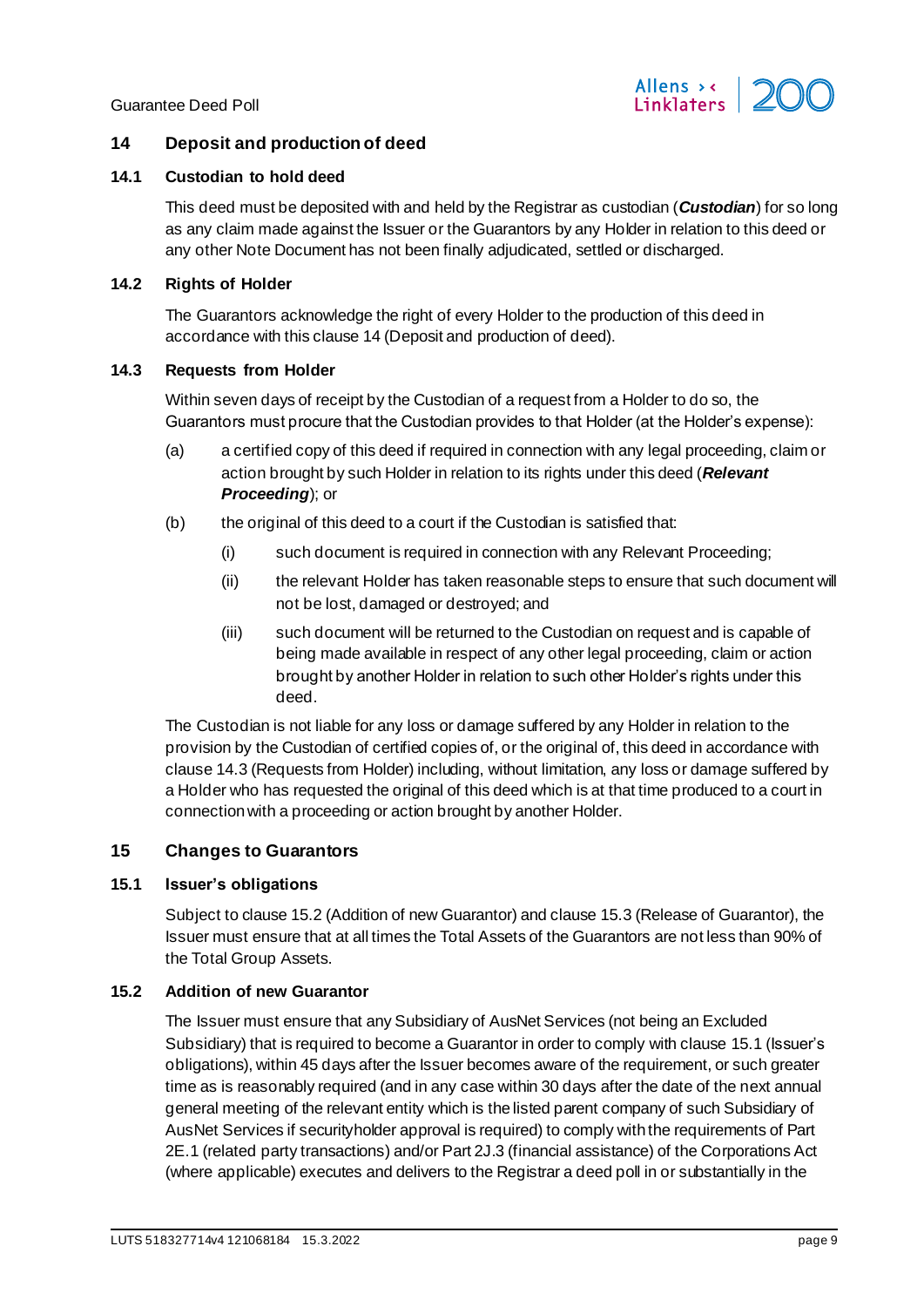

form included i[n Schedule](#page-15-2) 2 to this deed whereby such Subsidiary of AusNet Services agrees to be bound as a Guarantor under this deed.

## <span id="page-10-8"></span><span id="page-10-0"></span>**15.3 Release of Guarantor**

The Issuer may at any time and from time to time deliver to the Custodian a Deed of Release in relation to the obligations of one or more Guarantors under this deed. The Issuer may only do this and the release will only be effective if, upon releasing the Guarantor from the guarantee and indemnity under this deed, the Issuer would not be in breach of claus[e 15.1](#page-9-11) (Issuer's obligations). The consent of Holders is not required as a condition to the release of any Guarantor under this claus[e 15.3.](#page-10-8)

#### <span id="page-10-1"></span>**15.4 Appointment of Issuer as attorney**

Each Guarantor which is being released from the guarantee and indemnity under this deed irrevocably appoints the Issuer as its attorney to execute the Deed of Release on its behalf.

# <span id="page-10-2"></span>**16 Variation**

This deed may be amended or terminated and replaced (*Variation*) in writing signed by the Guarantors:

- (a) without the consent of the Holders if such Variation:
	- (i) is of a formal, administrative or technical nature;
	- (ii) is made to correct a manifest error;
	- (iii) is made to cure any ambiguity or correct or supplement any defective or inconsistent provision and, in the reasonable opinion of the Issuer, does not adversely affect the interests of the Holders; or
	- (iv) only applies to Notes issued by the Issuer after the date of amendment; or
- (b) if the Variation is approved by Extraordinary Resolution (as defined in Schedule 2 of the Note Deed Poll) of the Holders.

# <span id="page-10-3"></span>**17 General**

# <span id="page-10-4"></span>**17.1 Prompt performance**

Subject to claus[e 17.13](#page-11-12) (Time of the essence):

- (a) if this deed specifies when a Guarantor agrees to perform an obligation, the Guarantor agrees to perform it by the time specified; and
- (b) each Guarantor agrees to perform all other obligations promptly.

# <span id="page-10-5"></span>**17.2 Consents**

Each Guarantor agrees to comply with all conditions in any consent a Holder gives in connection with this deed.

# <span id="page-10-6"></span>**17.3 Certificates**

A Holder may give a Guarantor a certificate about an amount payable or other matter in connection with this deed. The certificate is sufficient evidence of the amount or matter, unless it is proved to be incorrect.

# <span id="page-10-7"></span>**17.4 Discretion in exercising rights**

A Holder may exercise a right or remedy or give or refuse its consent under this deed in any way it considers appropriate (including by imposing conditions).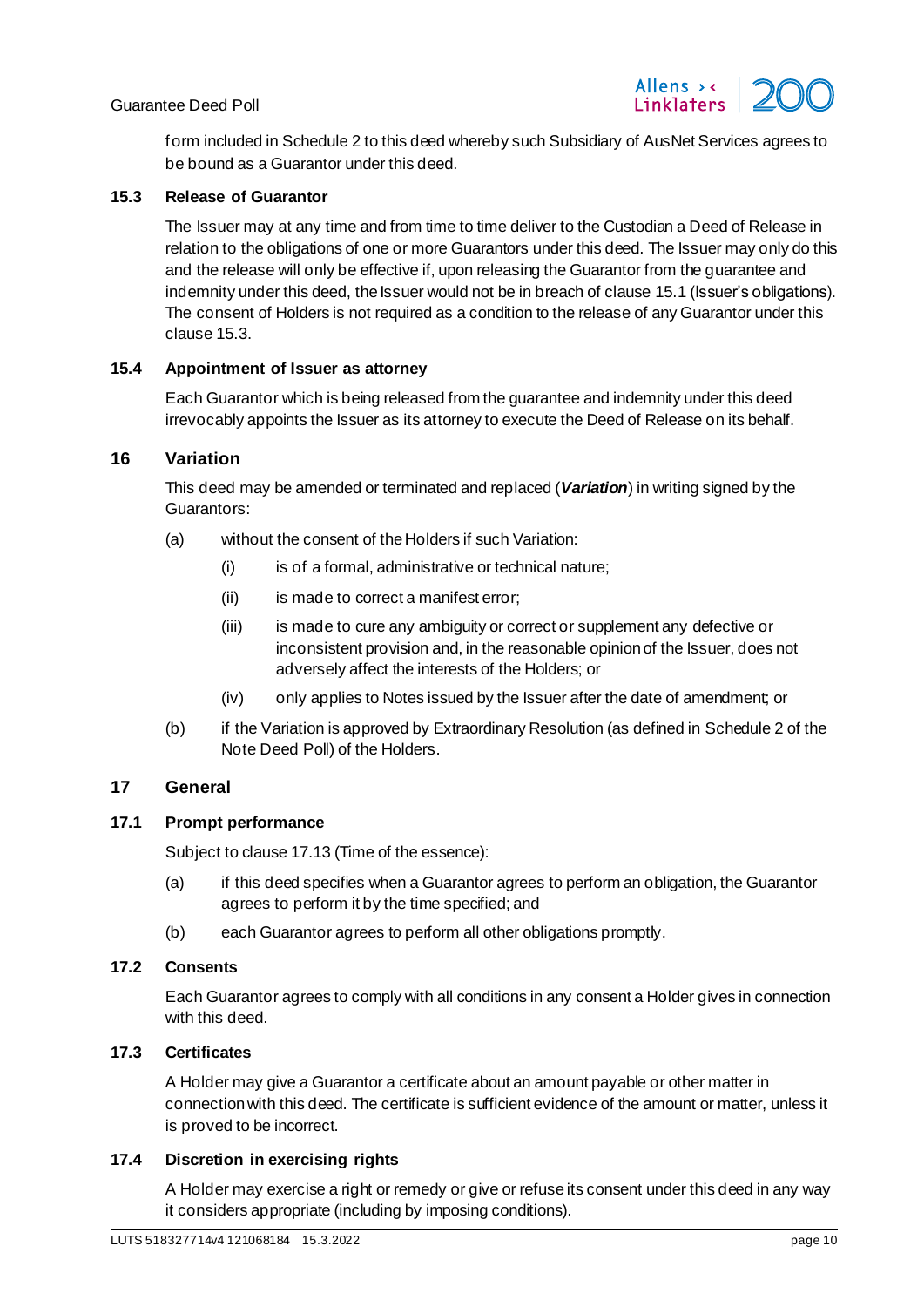

# <span id="page-11-0"></span>**17.5 Partial exercising of rights**

If a Holder does not exercise a right or remedy under this deed fully or at a given time, a Holder may still exercise it later.

# <span id="page-11-1"></span>**17.6 No liability for loss**

No Holder is liable for loss caused by the exercise or attempted exercise of, failure to exercise, or delay in exercising, a right or remedy under this deed.

# <span id="page-11-2"></span>**17.7 Conflict of interest**

A Holder's rights and remedies under this deed may be exercised even if this involves a conflict of duty or a Holder has a personal interest in their exercise.

# <span id="page-11-3"></span>**17.8 Remedies cumulative**

The rights and remedies of a Holder under any deed are in addition to other rights and remedies given by law independently of this deed.

# <span id="page-11-4"></span>**17.9 Indemnities**

Any indemnity in this deed is a continuing obligation, independent of each Guarantor's other obligations under this deed and continues after this deed ends.

# <span id="page-11-5"></span>**17.10 Rights and obligations are unaffected**

Rights given to a Holder under this deed and each Guarantor's liabilities under it are not affected by anything which might otherwise affect them at law.

# <span id="page-11-6"></span>**17.11 Inconsistent law**

To the extent permitted by law, this deed prevails to the extent it is inconsistent with any law.

# <span id="page-11-7"></span>**17.12 Supervening legislation**

Any present or future legislation which operates to vary the obligations of any Guarantor in connection with this deed with the result that a Holder's rights, powers or remedies are adversely affected (including by way of delay or postponement) is excluded except to the extent that its exclusion is prohibited or rendered ineffective by law.

# <span id="page-11-12"></span><span id="page-11-8"></span>**17.13 Time of the essence**

Time is of the essence in any deed in respect of an obligation of any Guarantor to pay money.

# <span id="page-11-9"></span>**17.14 Waiver**

A provision of this deed, or right created under it, may not be waived except in writing signed by the Guarantors in accordance with the terms and conditions of the Notes.

# <span id="page-11-10"></span>**17.15 Counterparts**

This deed may consist of a number of copies, each signed by one or more parties to this deed. If so, the signed copies are treated as making up the one document.

# <span id="page-11-11"></span>**17.16 Governing law**

This deed is governed by the law in force in Victoria, Australia and each party submits to the nonexclusive jurisdiction of the courts of that place.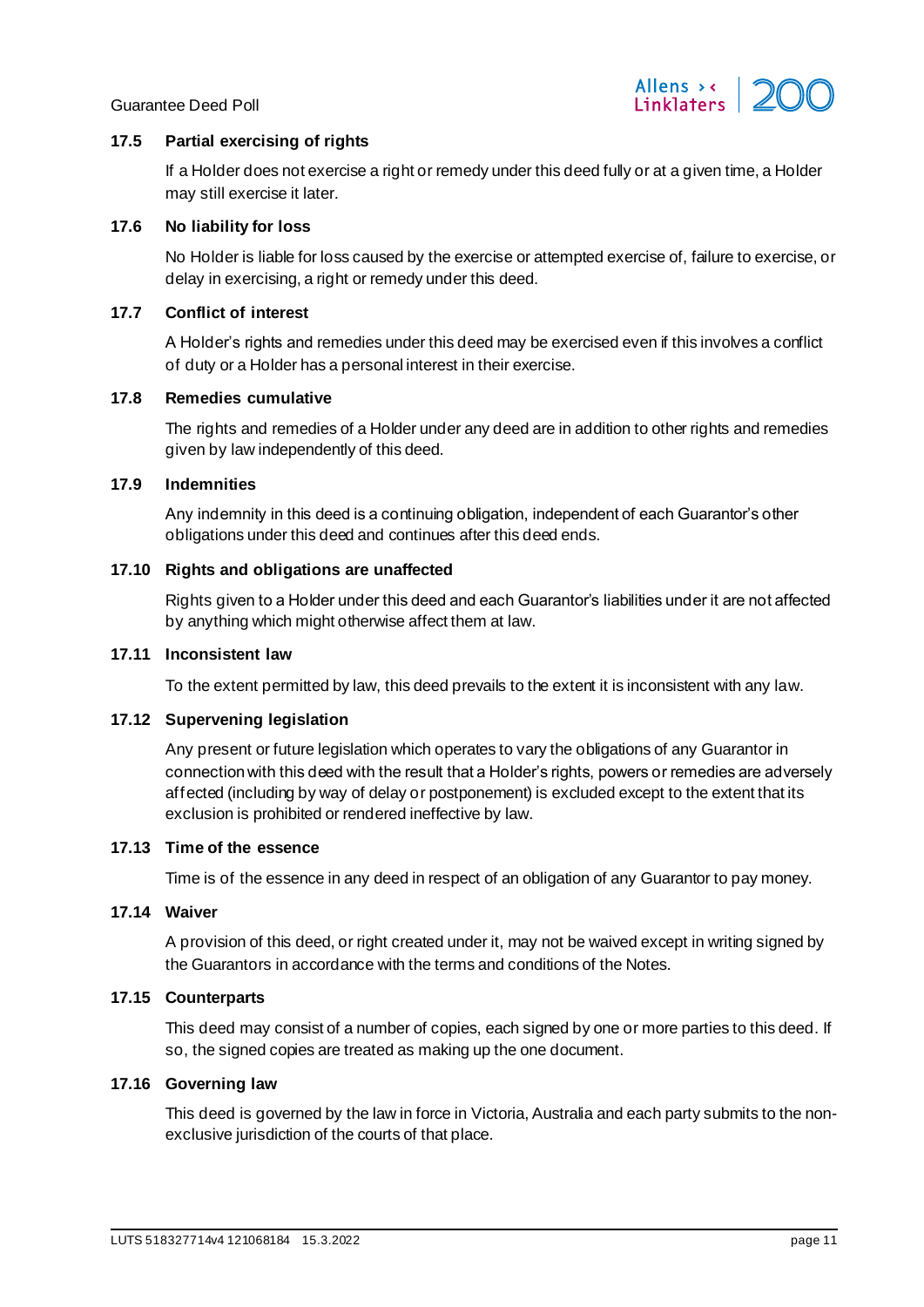

# <span id="page-12-0"></span>**17.17 Serving documents**

Without preventing any other method of service, any document in a court action may be served on a party by being delivered to or left at that party's address for service of notices under clause [13](#page-8-10) (Notices).

# <span id="page-12-3"></span><span id="page-12-1"></span>**18 Interpretation**

#### <span id="page-12-2"></span>**18.1 Definitions**

The following words have these meanings in this deed:

*AusNet Services* means AusNet Services Ltd (ABN 45 603 317 559).

*Corporations Act* means the Corporations Act 2001 of Australia.

**Custodian** has the meaning given to it in claus[e 14.1](#page-9-12) (Custodian to hold deed).

*Dealer Agreement* means the agreement so entitled executed by the Issuer, the parties to this deed and others on or about the date of this deed.

*Deed of Release* means a deed poll substantially in the form set out i[n Schedule](#page-16-2) 3 (Form of Deed of Release).

#### *Default Rate* means:

- (a) where a default rate is specified in the Pricing Supplement for a Note, that rate; and
- (b) in any other case, the interest rate for a Note specified in the Pricing Supplement.

*Excluded Subsidiary* means any member of the Group which becomes a member of the Group after the date of this deed and which, in the Issuer's reasonable opinion, is prohibited from becoming a Guarantor by the terms of a contractual obligation applying to it at the time it becomes a member of the Group (other than a contractual obligation created in anticipation of such entity becoming a member of the Group) (*Contractual Restriction*), and provided that (i) the Issuer has received a written legal opinion from a leading Australian commercial law firm confirming that such member of the Group is prohibited from becoming a Guarantor as a result of the Contractual Restriction and (ii) the Issuer has given notice of the exclusion to Holders (including providing copies of the legal opinion), however, where such member of the Group is no longer prohibited from becoming a Guarantor under this deed by the terms of a contractual obligation, that member of the Group will cease to be an Excluded Subsidiary:

- (a) 30 days after the date of the next annual general meeting of the relevant entity which is the listed parent company of such member of the Group, if the accession of that member of the Group as a Guarantor under this deed would otherwise contravene the financial assistance provisions in Part 2J.3 of the Corporations Act or related party transactions provisions in Part 2E.1 of the Corporations Act; or
- (b) in other cases, 30 days from the date that member of the Group is no longer prohibited from becoming a Guarantor.

*FATCA* means sections 1471 to 1474 of the United States Internal Revenue Code of 1986 or any consolidation, amendment, re-enactment or replacement of those provisions and including any regulations or official interpretations issued, agreements (including, without limitation, intergovernmental agreements) entered into or non-United States laws enacted with respect thereto.

*Group* means AusNet Services and its Subsidiaries.

*Guaranteed Money* means, at any time, all amounts then due for payment or which will or may become due for payment or which remain unpaid by the Issuer or any Guarantor to a Holder in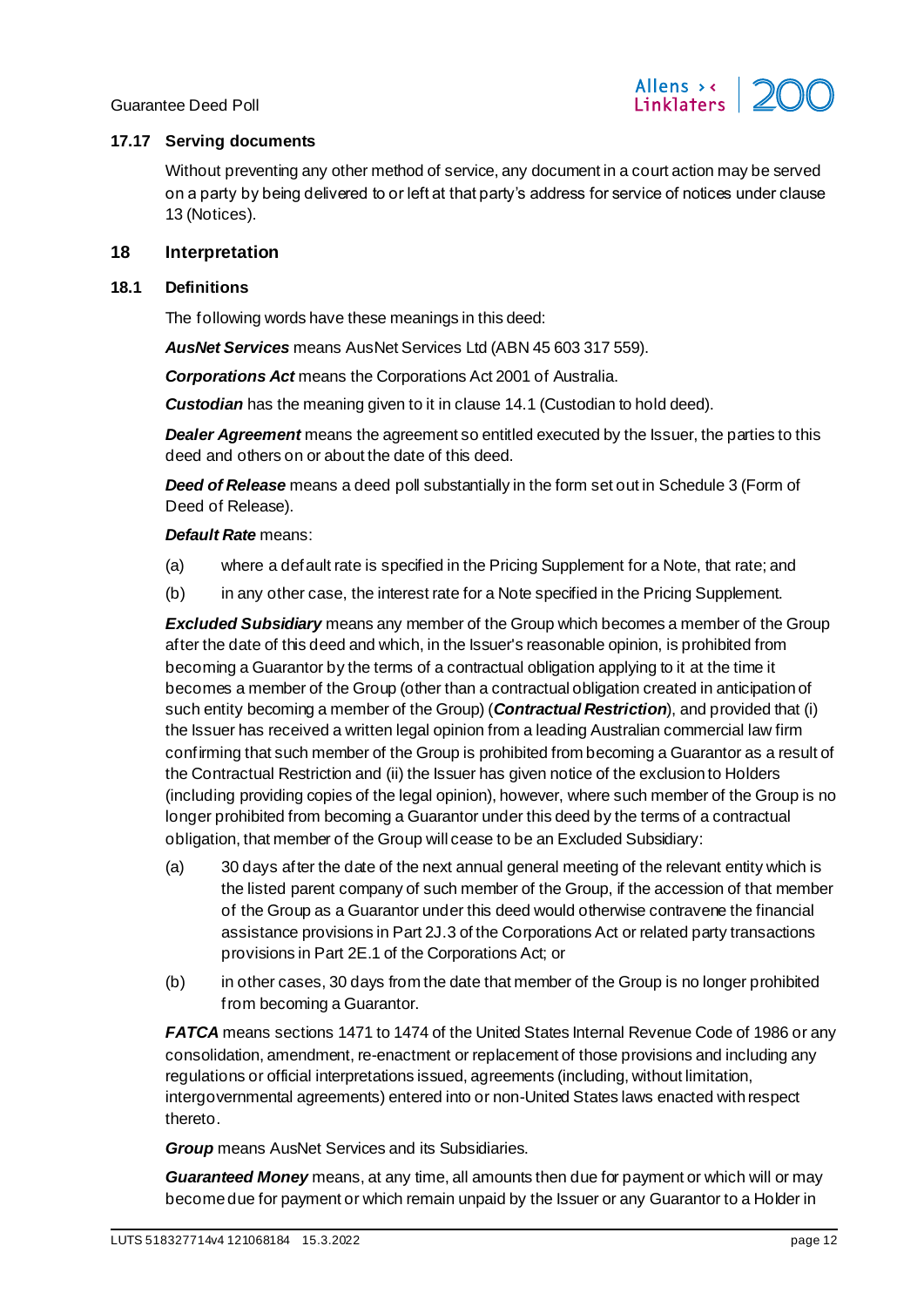

any capacity (for its own account or for the account of a Holder) under or in connection with a Note Document.

*Guarantor* means, subject to claus[e 15](#page-9-7) (Changes to Guarantors), each person so described in [Schedule](#page-14-2) 1 (Initial Guarantors).

Holder means each person whose name is entered into the relevant register as the holder of a Note from time to time.

*Indemnified Party* has the meaning given to it in claus[e 12.1](#page-7-6) (Payments by Guarantor).

*Issuer* means AusNet Services Holdings Pty Ltd (ABN 97 086 006 859).

*New Guarantor Certificate* means a certificate substantially in the form set out i[n Schedule](#page-17-2) 4 (Form of New Guarantor Certificate), including the attachments listed in the certificate.

*New Guarantor Deed Poll* means a deed poll substantially in the form set out i[n Schedule](#page-15-2) 2 (Form of New Guarantor Deed Poll).

**Note** means a debt obligation of the Issuer which is constituted by, and owing under the Note Deed Poll, the details of which are recorded in and evidenced by entry in the relevant register by the Registrar.

**Note Deed Poll** means the deed poll so entitled executed by the Issuer on or about the date of this deed.

*Note Documents* means the Note Deed Poll, each Note and each Pricing Supplement in relation to a Note.

*Pricing Supplement* means the Pricing Supplement prepared in relation to each series of Notes and confirmed in writing by the Issuer.

*Registrar* has the meaning given to it in the Note Deed Poll.

*Subsidiary* has the meaning given to it in the Note Deed Poll.

*Taxes* means taxes, levies, imposts, charges and duties (including stamp and transaction duties) imposed by any authority together with any related interest, penalties, fines and expenses in connection with them except those imposed on, or calculated having regard to, the net income of the person receiving payment.

*Total Assets* means the aggregate of the value of all current and non-current assets on a consolidated basis and after eliminating all inter-company transactions.

*Total Group Assets* means the aggregate of the value of all current and noncurrent assets of the Group on a consolidated basis and after eliminating all intercompany transactions less the aggregate value of the Total Assets of any Excluded Subsidiaries.

# <span id="page-13-0"></span>**18.2 References to certain general terms**

In this deed unless the contrary intention appears:

- (a) a reference to this deed or another instrument includes any variation or replacement of any of them;
- (b) the singular includes the plural and vice versa;
- (c) a reference to any thing (including, without limitation, any amount) is a reference to the whole or any part of it and a reference to a group of persons is a reference to all of them collectively, to any two or more of them collectively and to each of them individually; and
- (d) except where expressly stated otherwise the obligations, undertakings, representations, warranties, indemnities and liabilities of the Guarantors under this deed are joint and several.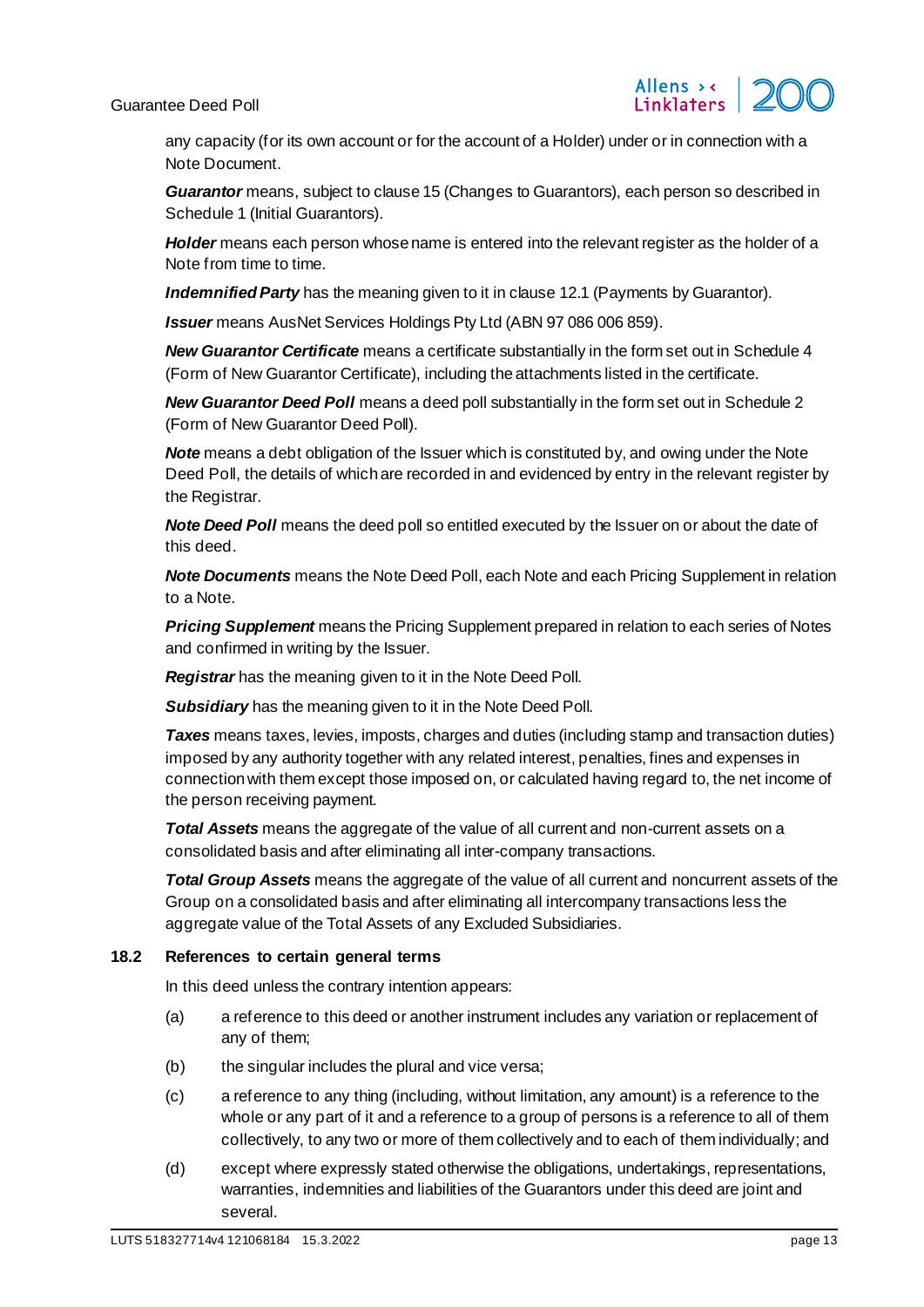

# <span id="page-14-2"></span><span id="page-14-0"></span>**Schedule 1**

# <span id="page-14-1"></span>**Initial Guarantors**

| <b>Name</b>      | AusNet Gas Services Pty Ltd                           |
|------------------|-------------------------------------------------------|
| <b>ABN</b>       | 43 086 015 036                                        |
| <b>Address</b>   | Level 31, 2 Southbank Boulevard<br>SOUTHBANK VIC 3006 |
| <b>Email</b>     | treasury@ausnetservices.com.au                        |
| <b>Attention</b> | <b>Assistant Treasurer</b>                            |
|                  |                                                       |
| <b>Name</b>      | <b>AusNet Electricity Services Pty Ltd</b>            |
| <b>ABN</b>       | 91 064 651 118                                        |
| <b>Address</b>   | Level 31, 2 Southbank Boulevard<br>SOUTHBANK VIC 3006 |
| <b>Email</b>     | treasury@ausnetservices.com.au                        |
| <b>Attention</b> | <b>Assistant Treasurer</b>                            |
|                  |                                                       |
| <b>Name</b>      | AusNet Transmission Group Pty Ltd                     |
| <b>ABN</b>       | 78 079 798 173                                        |
| <b>Address</b>   | Level 31, 2 Southbank Boulevard<br>SOUTHBANK VIC 3006 |
| Email            | treasury@ausnetservices.com.au                        |
| <b>Attention</b> | <b>Assistant Treasurer</b>                            |
|                  |                                                       |
| <b>Name</b>      | AusNet Asset Services Pty Ltd                         |
| <b>ABN</b>       | 27 075 826 881                                        |
| <b>Address</b>   | Level 31, 2 Southbank Boulevard<br>SOUTHBANK VIC 3006 |
| <b>Email</b>     | treasury@ausnetservices.com.au                        |
| <b>Attention</b> | <b>Assistant Treasurer</b>                            |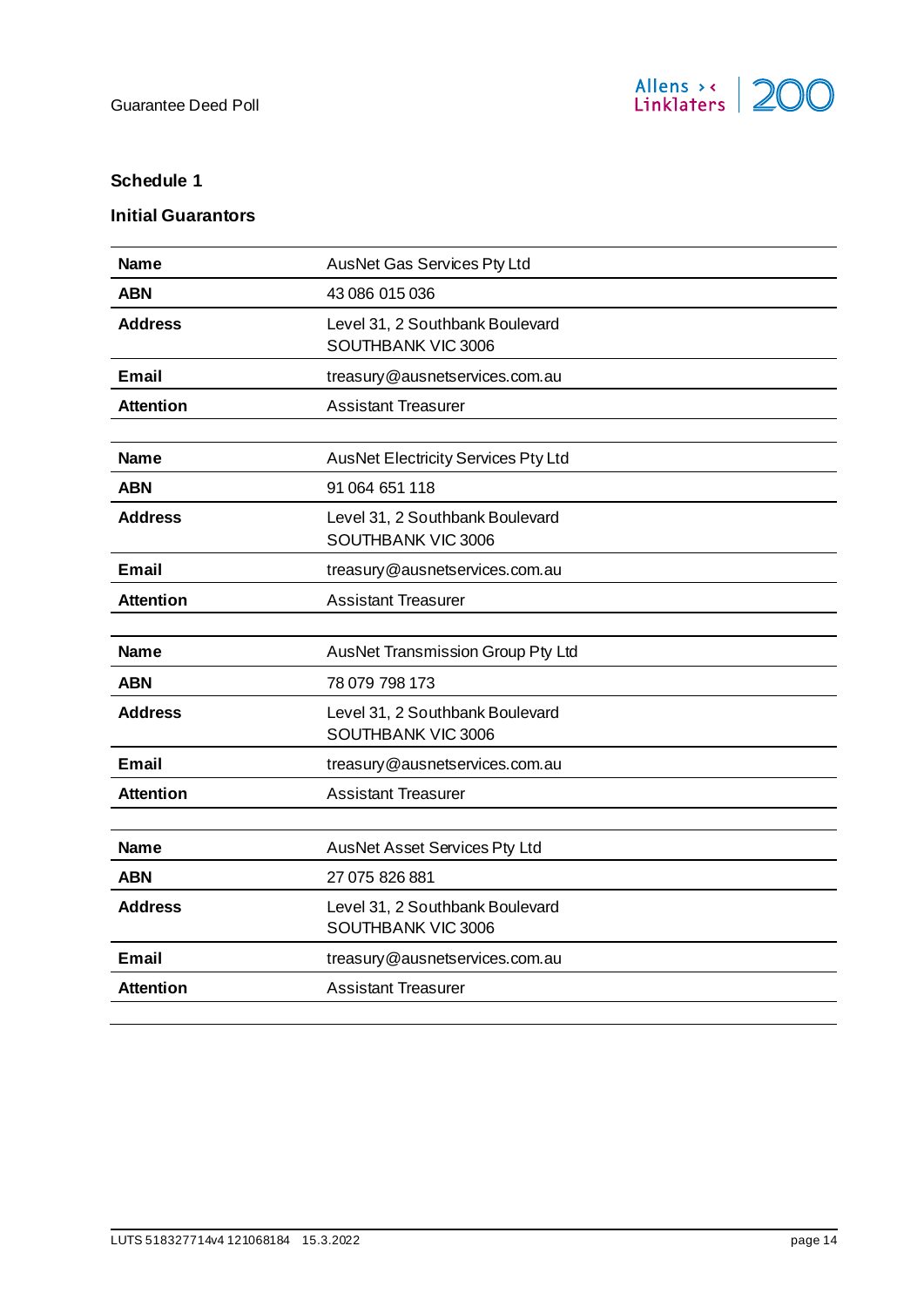

# <span id="page-15-2"></span><span id="page-15-0"></span>**Schedule 2**

# <span id="page-15-1"></span>**Form of New Guarantor Deed Poll**

**This Deed** is made on [ ]

# **Parties**

[Name and ABN/ACN] of [Address] (the *New Guarantor*).

**Guarantee Deed Poll** means the Guarantee Deed Poll dated 20 January 2017 as amended and restated on [ ] 2022 made by certain companies in the Group in connection with the domestic debt issuance programme of AusNet Services Holdings Pty Ltd.

**Dealer Agreement** means the Dealer Agreement dated 20 January 2017 as amended and restated on [ ] 2022 between AusNet Services Holdings Pty Ltd, the Guarantors and the Dealers (as defined in the Guarantee Deed Poll).

With effect from and including [the date of this deed], the New Guarantor described above is a New Guarantor as referred to in claus[e 15.2](#page-9-10) (Addition of new Guarantor) of the Guarantee Deed Poll and is a Guarantor for the purposes of the Dealer Agreement.

For the benefit of the Holders and the Dealers under the Dealer Agreement the New Guarantor:

- (a) irrevocably agrees that from the date of this deed it is a Guarantor for the purposes of the Guarantee Deed Poll and the Dealer Agreement;
- (b) irrevocably agrees to comply with and be bound by all current and future obligations of a Guarantor under the Guarantee Deed Poll and the Dealer Agreement;
- (c) acknowledges having read a copy of each Note Document and the Dealer Agreement before signing this deed;
- (d) gives, as at the date of this deed, all representations and warranties on the part of a Guarantor contained in clause [12] (Representations and warranties) of the Dealer Agreement; and
- (e) acknowledges receiving valuable consideration for this deed.

This deed is governed by the law in force in Victoria, Australia and the New Guarantor submits to the nonexclusive jurisdiction of the courts of that place.

Claus[e 18](#page-12-3) of the Guarantee Deed Poll described above applies to this deed as if it was fully set out in this deed.

**EXECUTED** as a deed poll.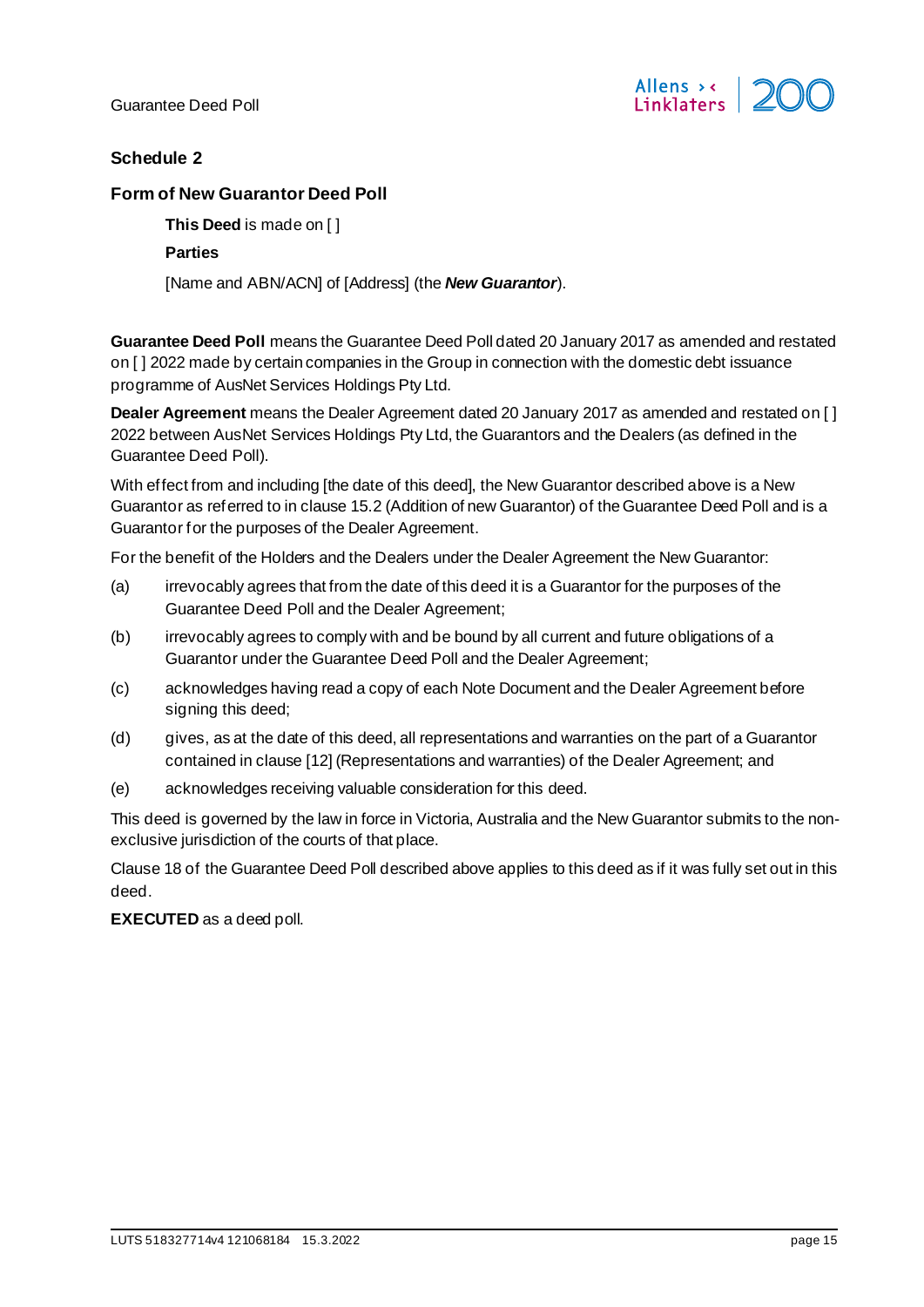

# <span id="page-16-2"></span><span id="page-16-0"></span>**Schedule 3**

# <span id="page-16-1"></span>**Form of Deed of Release**

**This Deed** is made on [ ]

**Parties**

[Name and ABN/ACN] of [Address] (the *Retiring Guarantor*).

**Guarantee Deed Poll** means the Guarantee Deed Poll dated 20 January 2017 as amended and restated on [ ] 2022 made by certain companies in the Group in connection with the domestic debt issuance programme of AusNet Services Holdings Pty Ltd

With effect from and including **[the date of this deed**], the Retiring Guarantor is released from its obligations as a Guarantor under the Guarantee Deed Poll and the Dealer Agreement.

For the benefit of the Holders the Retiring Guarantor acknowledges:

- (a) that this discharge does not prejudice any accrued rights of, or obligations of the Retiring Guarantor under, the Guarantee Deed Poll arising prior to the date of this deed; and
- (b) acknowledges receiving valuable consideration for this deed.

This deed is governed by the law in force in Victoria, Australia and the New Guarantor submits to the nonexclusive jurisdiction of the courts of that place.

Claus[e 18](#page-12-3) of the Guarantee Deed Poll described above applies to this deed as if it was fully set out in this deed.

**EXECUTED** as a deed poll.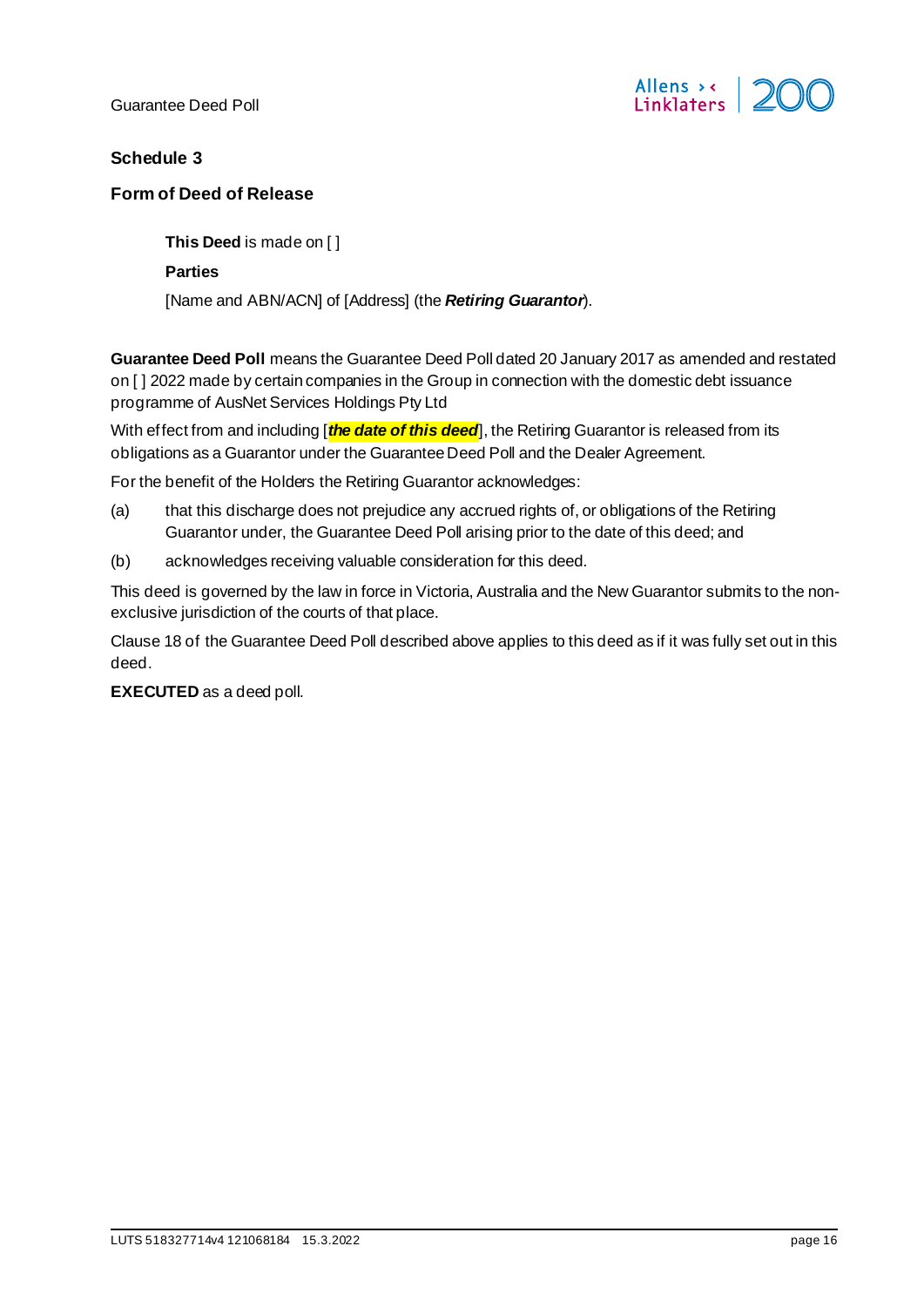

# <span id="page-17-2"></span><span id="page-17-0"></span>**Schedule 4**

# <span id="page-17-1"></span>**Form of New Guarantor Certificate**

| To:        | <b>Insert name of Custodian</b> |                                    |
|------------|---------------------------------|------------------------------------|
| Attention: |                                 |                                    |
| To:        |                                 | [insert name of Permanent Dealers] |
| Attention: |                                 |                                    |

# **Debt Issuance Programme of AusNet Services Holdings Pty Ltd - New Guarantor Deed Poll**

I refer to the Guarantee Deed Poll dated [  $|$   $|$  (*Guarantee Deed Poll*) made by certain companies in the Group in connection with the domestic debt issuance programme of AusNet Services Holdings Pty Ltd.

Terms used in this certificate which are defined in the Guarantee Deed Poll have, unless the context otherwise requires, the same meanings as in the Guarantee Deed Poll.

I am a [director/company secretary] of [*New Group Member]* (*Company*).

The attachments to this certificate are complete and up to date copies of:

- 1 the [certificate of incorporation and the constitution] of the Company as in force when the resolutions mentioned below were passed [and at all times since];
- 2 [an extract from the minutes of a meeting of the board of directors of the Company containing the resolutions/circular resolutions] which:
	- (a) confirm that the directors formed the opinion that Company is solvent within the meaning of the Corporations Act;
	- (b) confirm that the directors formed the opinion that the execution and delivery of the New Guarantor Deed Poll by the Company is in the best interests of the Company;
	- (c) authorise execution and (where applicable) delivery by the Company of, and the exercise of its rights and the performance by it of its obligations under, the New Guarantor Deed Poll; and
	- (d) appoint Authorised Officers for the Company*,*

(which resolutions have not been amended or revoked); and

3 (if applicable) a duly executed power of attorney granted by the Company authorising the execution of the New Guarantor Deed Poll.

The persons named below are the Company's Authorised Officers and the signature appearing beside the name of each such Authorised Officer is the true signature, or a copy of the true signature, of that person.

Except as otherwise disclosed, I certify that all material authorisations required by the Company to enter into and perform its obligations under the New Guarantor Deed Poll and to perform its obligations under it and to perform the transactions contemplated by the New Guarantor Deed Poll, have been obtained and are in full force and effect and there has been no material default by it in the performance of any of the terms and conditions of those authorisations.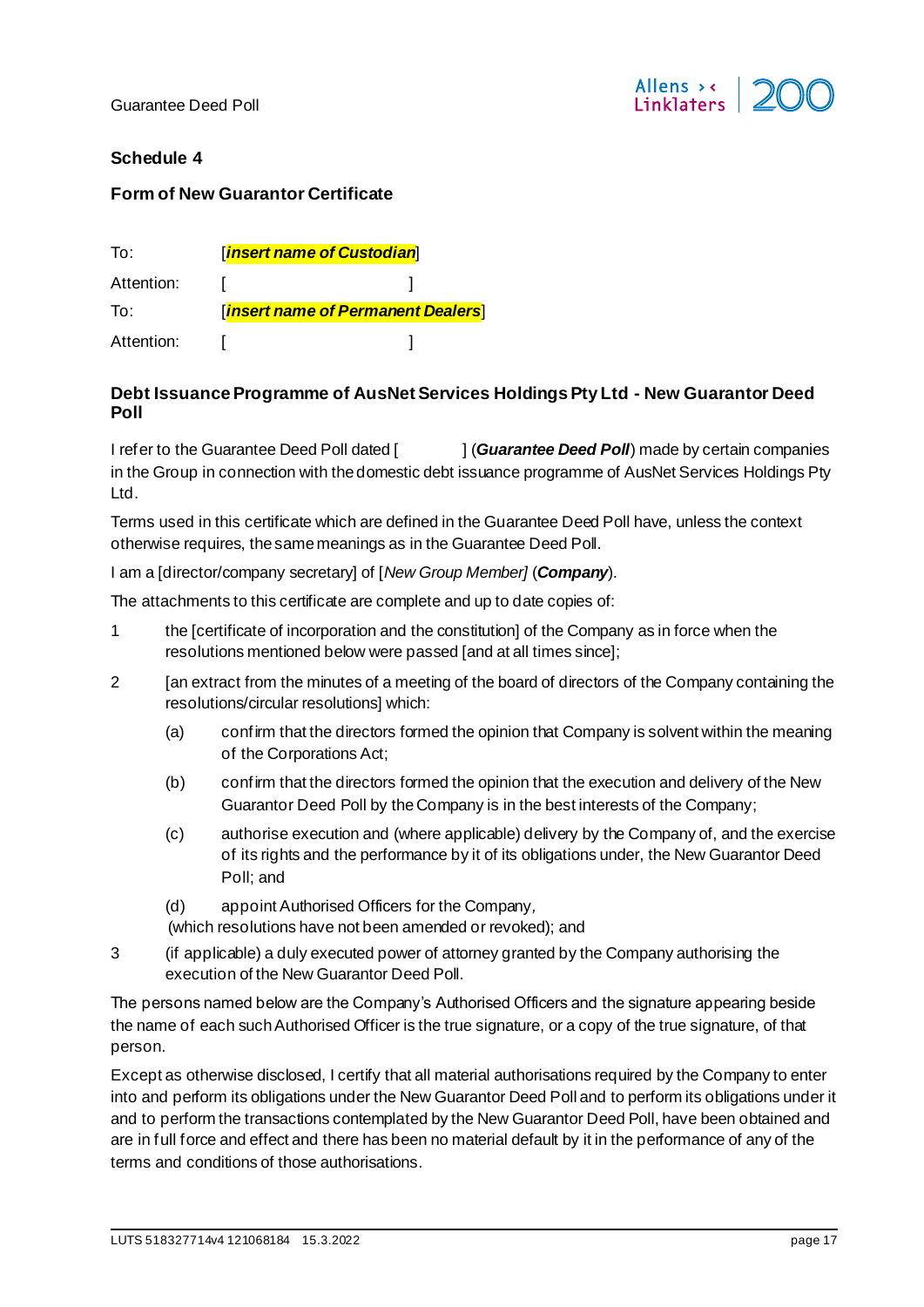

# **Authorised Officers**

#### **Name Position Signature** (a) [*insert name*] [*insert position*] (b) [*insert name*] [*insert position*] -------------------------------------(c) [*insert name*] [*insert position*] (d) [*insert name*] [*insert position*] (e) [*insert name*] [*insert position*]

#### Dated

Signed by 

Name (printed):

Director / Secretary

Of [*New Group Member*]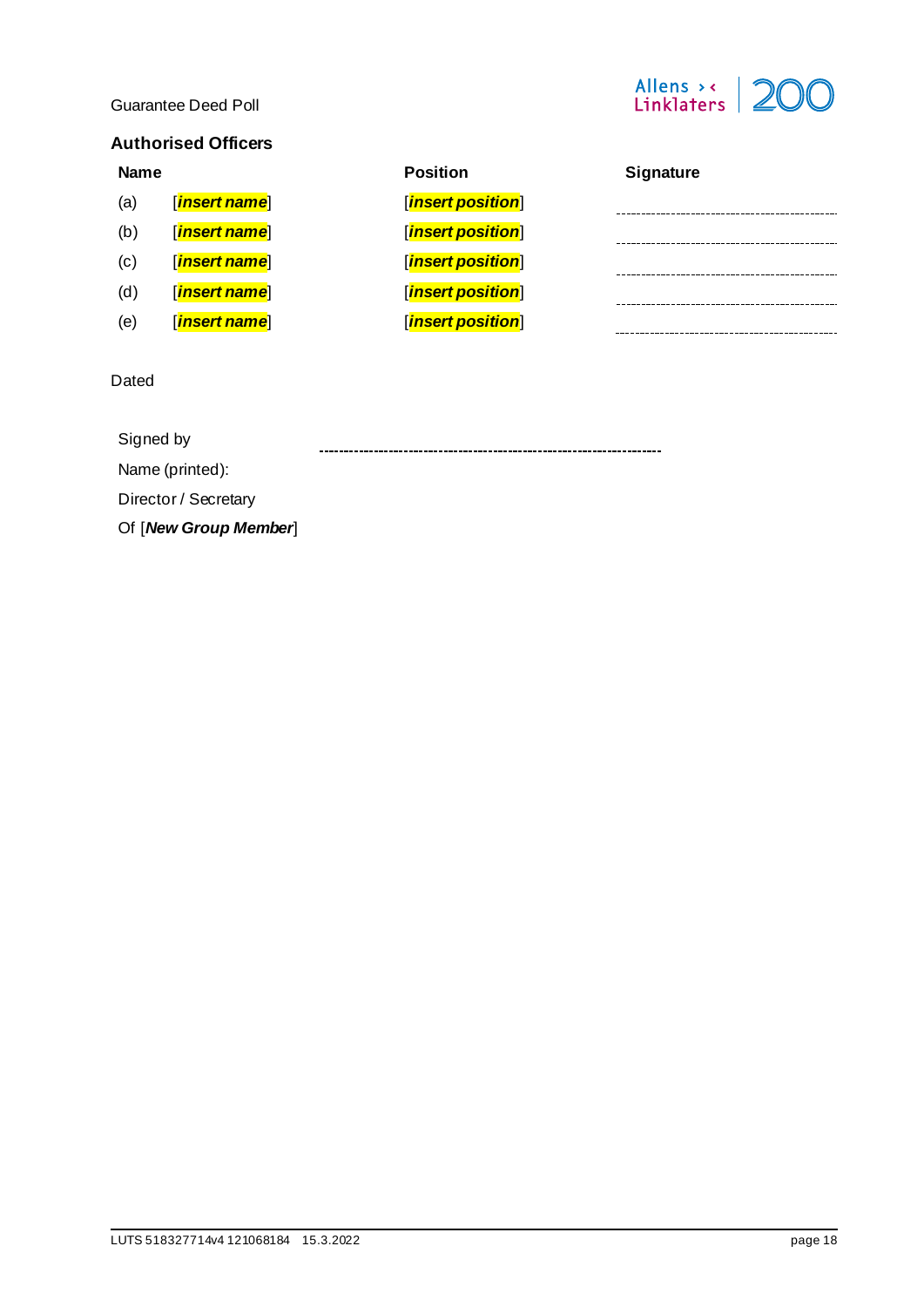

# **Executed and delivered as a Deed.**

Each attorney executing this Deed states that they have no notice of the revocation or suspension of their power of attorney.

# **Guarantors**

Signed Sealed and Delivered for each of the companies specified below by its attorney under power of attorney dated 11 March 2022 in the presence of:

**Witness Signature** CourtNEN CHU

**Print Name** 

The companies referred to above are:

**AusNet Gas Services Pty Ltd AusNet Electricity Services Pty Ltd AusNet Asset Services Pty Ltd AusNet Transmission Group Pty Ltd** 

alleston Water

ALASTAIN WATSON

**Print Name**